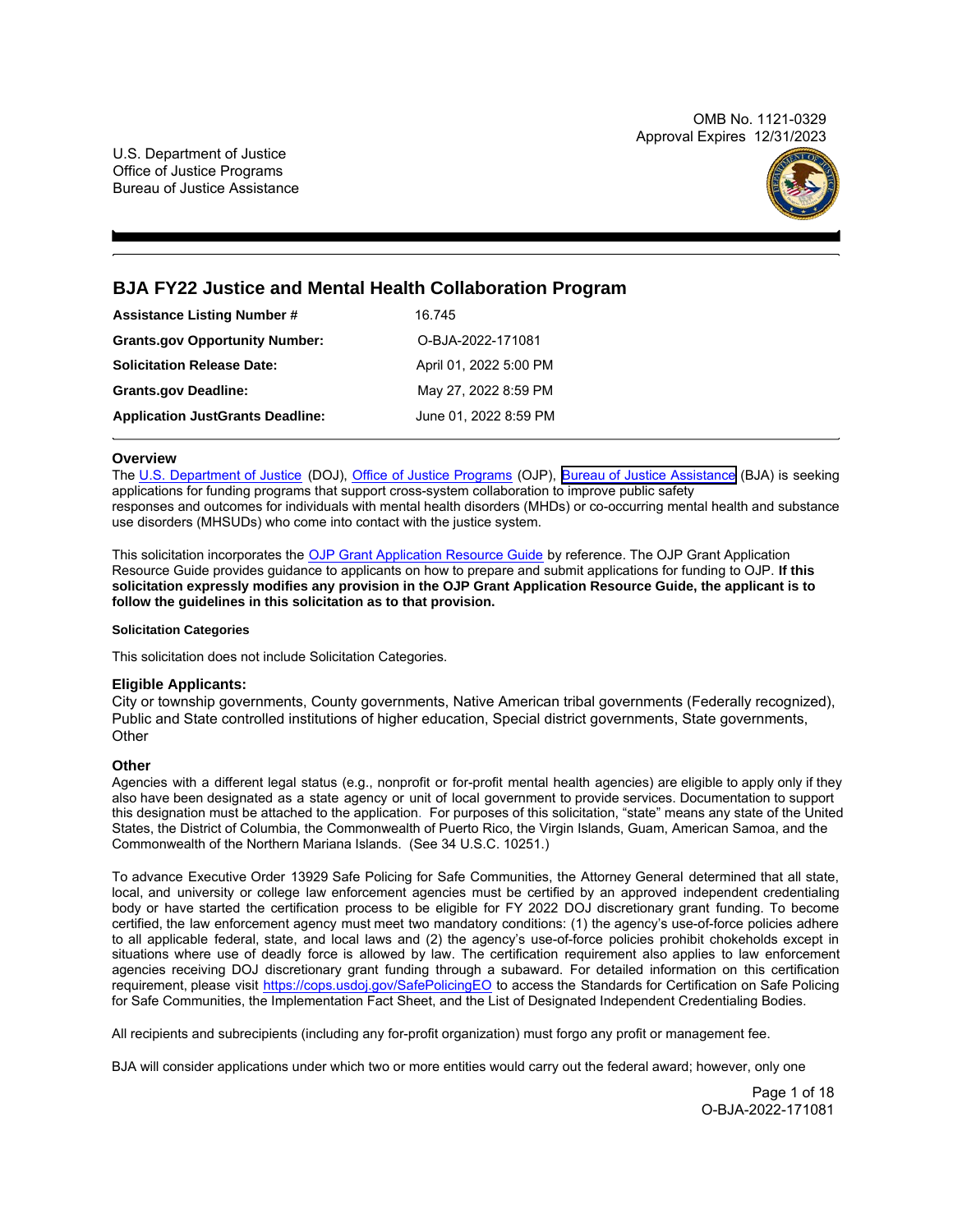<span id="page-1-0"></span>entity may be the applicant. Any others must be proposed as subrecipients (subgrantees). For additional information on subawards, see the [OJP Grant Application Resource Guide.](https://www.ojp.gov/funding/apply/ojp-grant-application-resource-guide#information-proposed-subwards)

BJA may elect to fund applications submitted under this FY 2022 solicitation in future fiscal years, dependent on, among other considerations, the merit of the applications and the availability of appropriations.

# **Contact Information**

For technical assistance with submitting the Application for Federal Assistance standard form (SF)**-**424 and a Disclosure of Lobbying Activities form (SF-LLL) in [Grants.gov](https://Grants.gov), contact the [Grants.gov](https://Grants.gov) Customer Support Hotline at 800-518-4726, 606-545-5035, [Grants.gov Customer Support,](https://www.grants.gov/web/grants/support.html) or [support@grants.gov.](mailto:support@grants.gov) The [Grants.gov](https://Grants.gov) Support Hotline operates 24 hours a day, 7 days a week, except on federal holidays.

For technical assistance with submitting the **full application** in DOJ's Justice Grants System (JustGrants), contact the JustGrants Service Desk at [JustGrants.Support@usdoj.gov](mailto:JustGrants.Support@usdoj.gov) or at 833-872-5175. The JustGrants Service Desk operates 5 a.m. to 9 p.m. eastern time (ET) Monday–Friday and 9 a.m. to 5 p.m. Saturday, Sunday, and federal holidays.

For assistance with any other requirements of this solicitation, contact the OJP Response Center by telephone at 800-851-3420 or TTY: 301-240-6310 (hearing impaired only), or by email at [grants@ncjrs.gov.](mailto:grants@ncjrs.gov) The OJP Response Center hours of operation are 10:00 a.m. to 6:00 p.m., ET Monday–Friday, and 10:00 a.m. to 8:00 p.m. on the solicitation close date.

# **Submission Information**

Applications will be submitted to DOJ in two steps:

**Step 1:** The applicant must submit by the [Grants.gov](https://Grants.gov) deadline the required Application for Federal Assistance standard form (SF)-424 and a Disclosure of Lobbying Activities (SF-LLL) form when they register in [Grants.gov](https://Grants.gov) at [https://www.grants.gov/web/grants/register.html.](https://www.grants.gov/web/grants/register.html) To register in [Grants.gov,](https://Grants.gov) the applicant will need to ensure that its System for Award Management (SAM) registration is current.

**Step 2:** The applicant must then submit the **full application,** including attachments, in JustGrants at [JustGrants.usdoj.gov.](https://justicegrants.usdoj.gov/) To be considered timely, the full application must be submitted in JustGrants by the JustGrants application deadline. OJP encourages applicants to review the "How to Apply" section in the [OJP Grant](https://www.ojp.gov/funding/apply/ojp-grant-application-resource-guide#apply) [Application](https://www.ojp.gov/funding/apply/ojp-grant-application-resource-guide#apply) [Resource Guide](https://www.ojp.gov/funding/apply/ojp-grant-application-resource-guide#apply) and the [JustGrants website](https://justicegrants.usdoj.gov/news) for more information, resources, and training.

> Page 2 of 18 O-BJA-2022-171081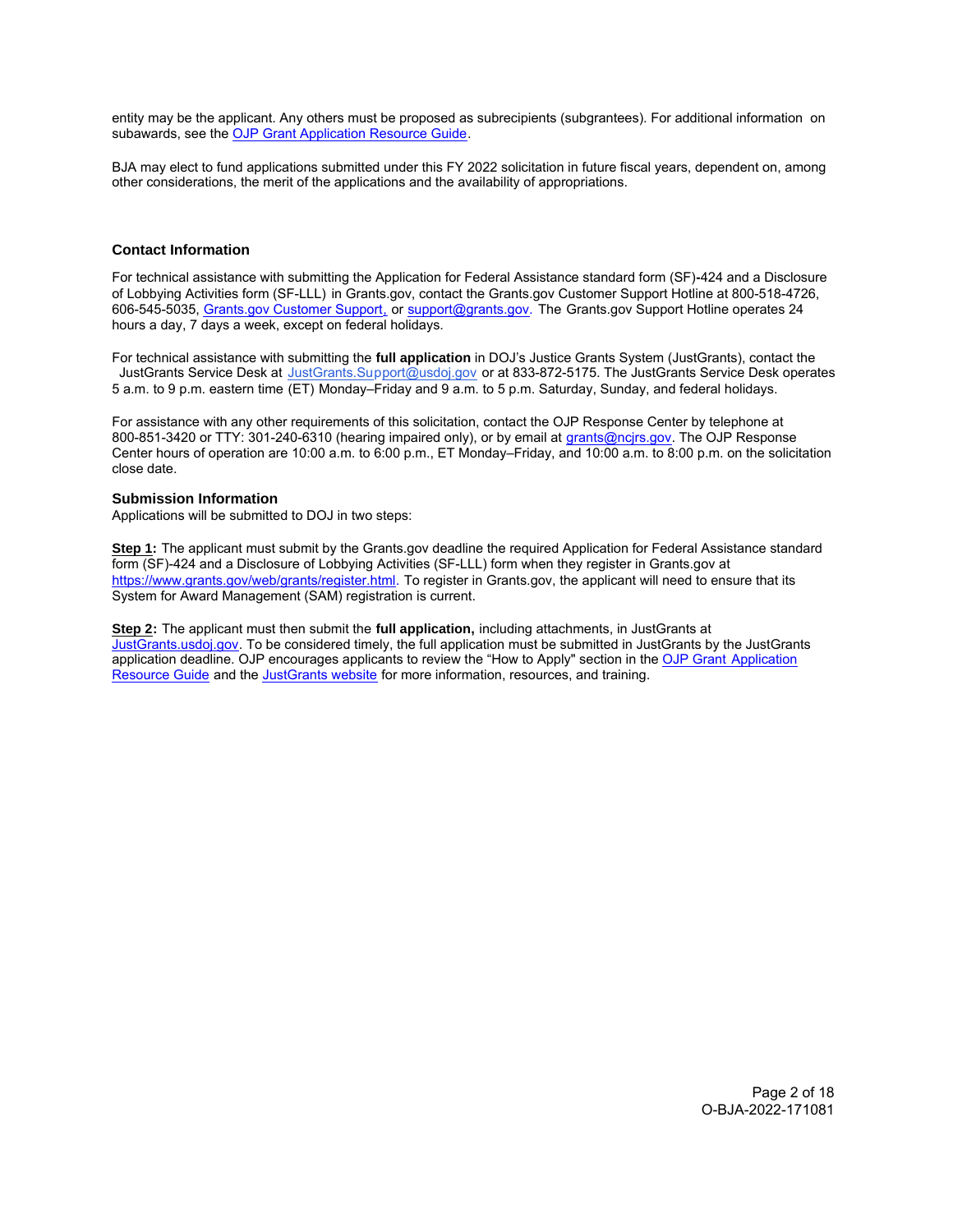# **Contents**

| <b>Contact Information</b>                                                              | $\overline{2}$  |
|-----------------------------------------------------------------------------------------|-----------------|
| <b>Program Description</b>                                                              | 5               |
| Overview                                                                                | 5               |
| <b>Statutory Authority</b>                                                              | 5               |
| Specific Information                                                                    | 5               |
| Goals, Objectives, Deliverables, and Timeline                                           | 5               |
| Goals:                                                                                  | 5               |
| Objectives:                                                                             | 5               |
| Evidence-Based Programs or Practices                                                    | 6               |
| Information Regarding Potential Evaluation of Programs and Activities                   | 6               |
| <b>OJP Priority Areas</b>                                                               | 6               |
| Program-specific Priority Areas                                                         | $\overline{7}$  |
| <b>Federal Award Information</b>                                                        | $\overline{7}$  |
| Awards, Amounts and Durations                                                           | $\overline{7}$  |
| <b>Continuation Funding Intent</b>                                                      | $\overline{7}$  |
| Availability of Funds                                                                   | $\overline{7}$  |
| <b>Types of Awards</b>                                                                  | 8               |
| Financial Management and System of Internal Controls                                    | 8               |
| <b>Budget Information</b>                                                               | 8               |
| Cost Sharing or Matching Requirement                                                    | 8               |
| Pre-agreement Costs (also known as Pre-award Costs)                                     | 9               |
| Limitation on Use of Award Funds for Employee Compensation: Waiver                      | 9               |
| Prior Approval, Planning, and Reporting of Conference/Meeting/Training Costs            | 9               |
| Costs Associated with Language Assistance (if applicable)                               | 9               |
| <b>Eligibility Information</b>                                                          | 9               |
| Application and Submission Information                                                  | 9               |
| Information to Complete the Application for Federal Assistance (SF-424)                 | 9               |
| Standard Applicant Information (JustGrants 424 and General Agency Information)          | 10              |
| Proposal Abstract                                                                       | 10              |
| <b>Proposal Narrative</b>                                                               | 10              |
|                                                                                         | 11              |
| Goals, Objectives, Deliverables, and Timeline                                           |                 |
| <b>Budget and Associated Documentation</b>                                              | 11              |
| Budget Worksheet and Budget Narrative (Web-based Form)                                  | 12              |
| Indirect Cost Rate Agreement (if applicable)                                            | 12 <sup>2</sup> |
| Financial Management Questionnaire (including applicant disclosure of high-risk status) | 12              |
| Disclosure of Process Related to Executive Compensation                                 | 12 <sub>2</sub> |
| Memoranda of Understanding (MOUs) and Other Supportive Documents                        | 12              |
| <b>Additional Application Components</b>                                                | 12              |
| <b>Tribal Authorizing Resolution</b>                                                    | 12 <sup>°</sup> |
| <b>Timeline Form</b>                                                                    | 12 <sup>°</sup> |
| Research and Evaluation Independence and Integrity Statement                            | 12              |
| <b>Disclosures and Assurances</b>                                                       | 13              |
| Disclosure of Lobbying Activities                                                       | 13              |
| <b>DOJ Certified Standard Assurances</b>                                                | 13              |
| Applicant Disclosure of Duplication in Cost Items                                       | 13              |
| DOJ Certifications Regarding Lobbying; Debarment, Suspension and Other Responsibility   |                 |
| Matters; and Drug-Free Workplace Requirements                                           | 13              |

Page 3 of 18 O-BJA-2022-171081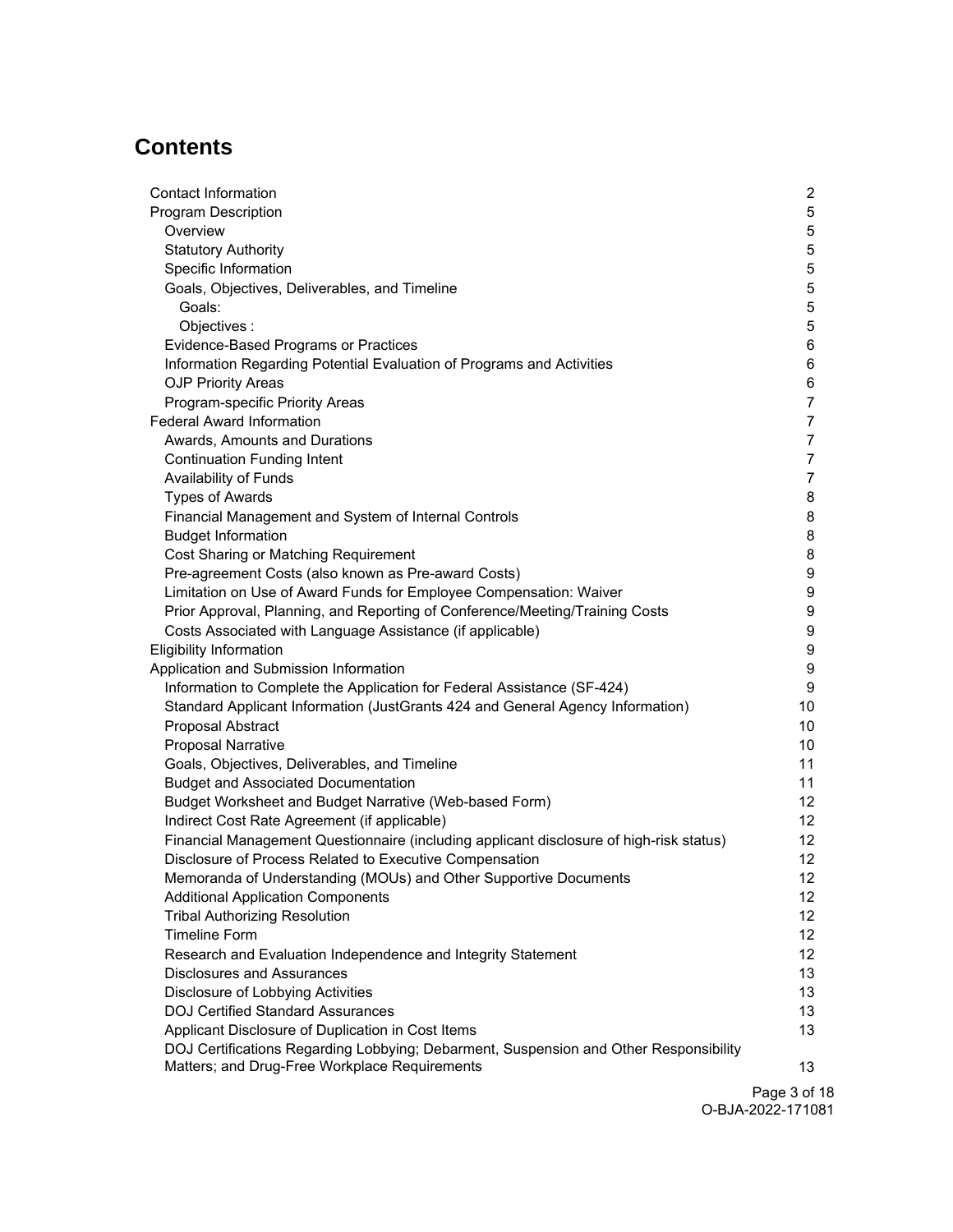| Applicant Disclosure and Justification - DOJ High Risk Grantees (if applicable) | 13 |
|---------------------------------------------------------------------------------|----|
| How to Apply                                                                    | 13 |
| <b>Submission Dates and Time</b>                                                | 13 |
| Application Review Information                                                  | 14 |
| <b>Review Criteria</b>                                                          | 14 |
| <b>Review Process</b>                                                           | 14 |
| <b>Federal Award Administration Information</b>                                 | 15 |
| <b>Federal Award Notices</b>                                                    | 15 |
| Administrative, National Policy, and Other Legal Requirements                   | 15 |
| Information Technology (IT) Security Clauses                                    | 15 |
| General Information about Post-Federal Award Reporting Requirements             | 15 |
| Federal Awarding Agency Contact(s)                                              | 16 |
| Other Information                                                               | 16 |
| Freedom of Information and Privacy Act (5 U.S.C. 552 and 5 U.S.C. 552a)         | 16 |
| Provide Feedback to OJP                                                         | 16 |
| <b>Performance Measures</b>                                                     | 16 |
| <b>Application Checklist</b>                                                    | 16 |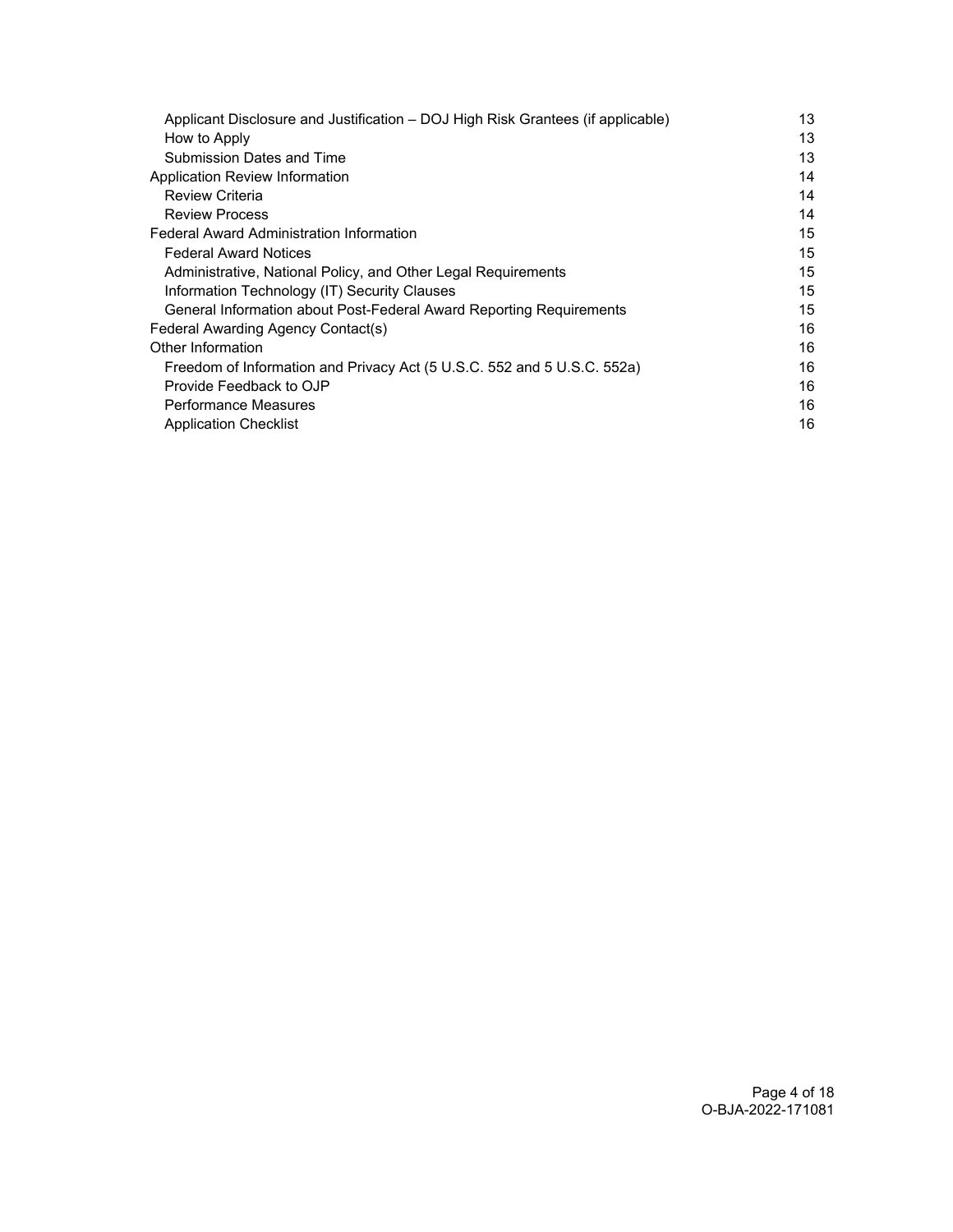# <span id="page-4-0"></span>**Program Description**

## **Overview**

OJP is committed to advancing work that promotes civil rights and racial equity, increases access to justice, supports crime victims and individuals impacted by the justice system, strengthens community safety and protects the public from crime and evolving threats, and builds trust between law enforcement and the community. The Justice and Mental Health Collaboration Program (JMHCP) supports cross-system collaboration to improve public safety responses and outcomes for individuals with mental health disorders (MHDs) or co-occurring mental health and substance use disorders (MHSUDs) who come into contact with the justice system. This program supports public safety efforts through partnerships with mental health, substance use, social services, and other organizations that will enhance responses to people with MHDs and MHSUDs.

**The Bureau of Justice Assistance (BJA) will only accept applications that demonstrate the proposed project will be administered jointly by an agency with responsibility for criminal or juvenile justice activities and a mental health agency.** 

#### **Statutory Authority**

Pub. L. No. 90-351, Title I, Sec. 2991 (codified at 34 U.S.C. 10651); Additional authority for awards under this solicitation may be provided by a full-year appropriations act for FY 2022. As of the writing of this solicitation, the Department of Justice is operating under a short-term "Continuing Resolution;" no full-year appropriation for the Department has been enacted for FY 2022.

#### **Specific Information**

JMHCP specifically funds collaborative programs to reduce justice involvement and improve outcomes for individuals with MHDs or MHSUDs who have come into contact with the criminal justice system or are leaving a custodial setting. Program activities include: connecting individuals with MHDs or MHSUDs with treatment and social services through crisis stabilization units and pre-arrest diversion, creating or expanding mental health courts or other court-based approaches to preliminarily qualidfed individuals, increasing [prosecutor- or defense-led diversion](https://csgjusticecenter.org/events/advancing-prosecutor-led-behavioral-health-diversion/) strategies, developing [supported](https://csgjusticecenter.org/publications/using-supported-employment-to-help-people-with-behavioral-health-needs-reentering-communities/) [employment for people with behavioral health needs,](https://csgjusticecenter.org/publications/using-supported-employment-to-help-people-with-behavioral-health-needs-reentering-communities/) utilizing [specialized caseloads for probation,](https://csgjusticecenter.org/publications/implementing-specialized-caseloads-to-reduce-recidivism-for-people-with-co-occurring-disorders/) cross-system training of public safety officials and mental health providers, and increasing intergovernmental cooperation between state and local governments to support individuals with MHDs or MHSUDs.

# **Goals, Objectives, Deliverables, and Timeline**

#### **Goals:**

JMHCP offers grants to help entities prepare, create, or expand comprehensive plans to implement collaboration programs that target [preliminarily qualified individuals](https://www.congress.gov/bill/114th-congress/house-bill/34/text) and promote public safety and public health for people with MHDs and MHSUDs who come in contact with the justice system.

# **Objectives**:

- system. These centers can provide, but are not limited to, the following services: screening and assessment, crisis 1. Enhance, expand, and operate mental health drop-off crisis stabilization treatment centers that provide 24/7, yearround support for law enforcement, criminal justice agencies, and people who come in contact with the justice care, residential treatment, assisted outpatient mental health treatment, primary care services, telehealth, competency restoration, community transition, and reentry support such as connections to housing.
- 2. Increase community workforce and capacity for certified mental health peer support specialists and increase the availability of wraparound services evidenced to support people with MHD and MHSUD.
- 3. Build or expand existing mental health collaboration programs across people and places in any part of the criminal justice system — such as jails, courts, and prosecutors — as well as community supervision and/or capacity building for criminal justice professionals to target individuals with MHD and MHSUDs at risk of recidivism. For law enforcement-focused projects, see the separate law enforcement-focused solicitation entitled "Connect and Protect: Law Enforcement Behavioral Health Response Program."

It is strongly encouraged that potential applicants review Behavioral Health Diversion Interventions: Moving from Individual Programs to a Systems-wide Strategy ([Behavioral Health Diversion Interventions: Moving from Individual](https://csgjusticecenter.org/wp-content/uploads/2020/02/Diversion-conecept-paper.pdf) [Programs to a Systems-Wide Strategy \(csgjusticecenter.org\)\)](https://csgjusticecenter.org/wp-content/uploads/2020/02/Diversion-conecept-paper.pdf), which was developed based on work with previous JMHCP grantees.

> Page 5 of 18 O-BJA-2022-171081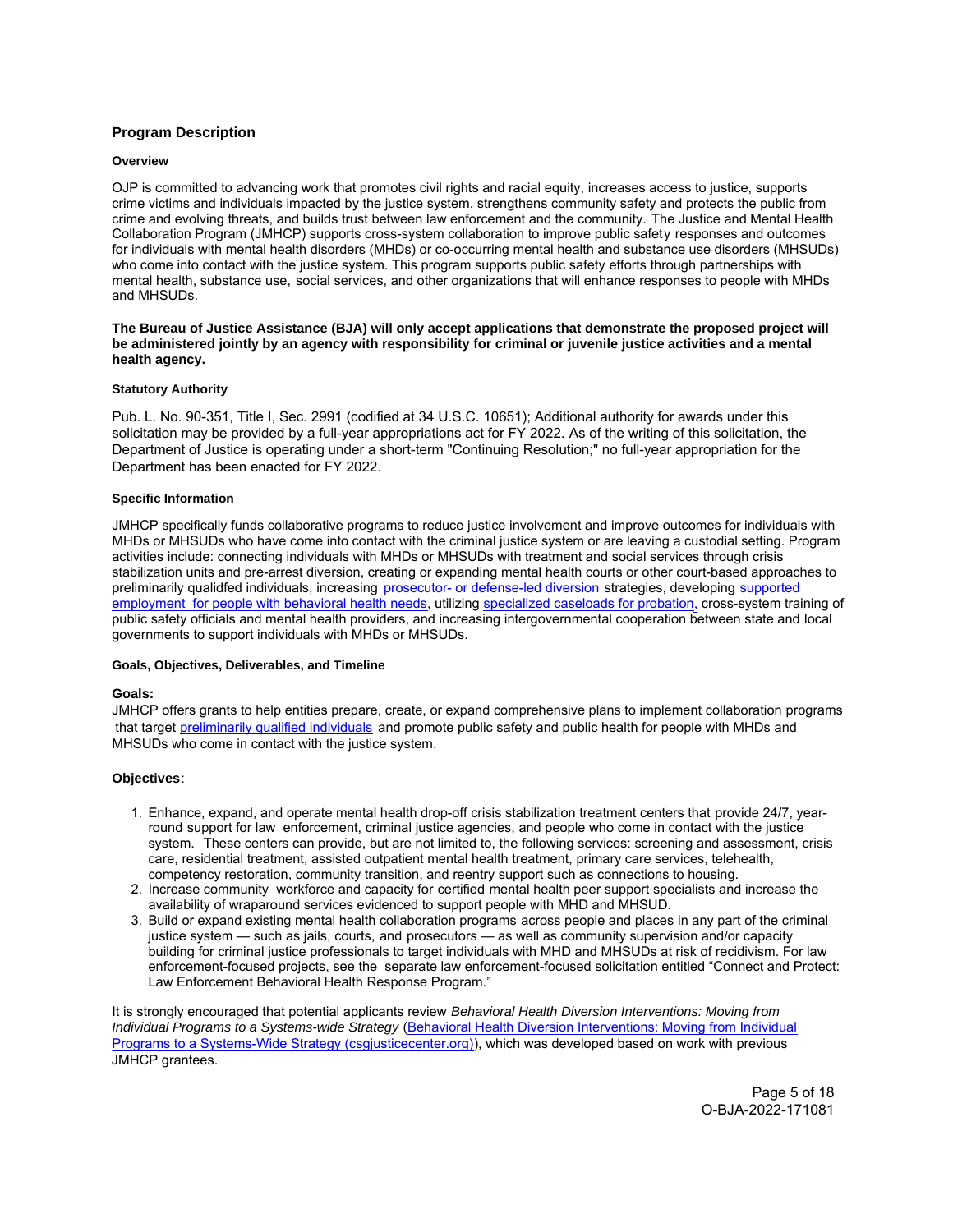## <span id="page-5-0"></span>**Deliverables:**

Per the authorizing statute, the JMHCP grant requires a two-phase process consisting of planning and implementation activities during which grantees will develop a coordinated approach to implementing or enhancing services for individuals with MHDs and MHSUDs who come in contact with the justice system. Applicants must submit one application that proposes detailed activities for both a planning phase and an implementation phase.

The planning phase is up to 12 months during which the recipient will have access to only \$100,000 in award funds for completion of this phase. The implementation phase will begin once the grantee has met the requirements of the planning phase, to include the recipient's completion and BJA's approval of a required "Planning and Implementation Guide," and will continue for the remaining time of the grant. Applicants must demonstrate that at least one criminal justice agency and one mental health agency will participate in the administration of the program, through established roles and responsibilities described in an attached memorandum of understanding (MOU). Other deliverables include:

- 1. Develop a coordinated and documented approach to implementing or enhancing services for individuals with MHDs MHSUDs who come in contact with the justice system corresponding to an activity above (Objectives 1-3) or planned as a cross-system approach.
- 2. Initiate the implementation phase once the requirements of the planning phase are complete and continue to implement for the remaining time of the grant.
- 3. Collect data on program use, efficiencies, and outcomes. Working with a researcher to collect program data, such as demographic data of individuals served, is an allowable expense.
- 4. Engage in regular training and technical assistance activities with the BJA training and technical assistance partner
- 5. Outline plans for obtaining necessary support to sustain and continue the proposed collaboration program following conclusion of federal support.

The Goals, Objectives, and Deliverables are directly related to the performance measures that show the completed work's results, as discussed in the "Application and Submission Information" section.

#### **Evidence-Based Programs or Practices**

OJP strongly encourages the use of data and evidence in policymaking and program development for criminal justice, juvenile justice, and crime victim services. For additional information and resources on evidence-based programs or practices, see the [OJP Grant Application Resource Guide.](https://www.ojp.gov/funding/apply/ojp-grant-application-resource-guide#evidence-based)

#### **Information Regarding Potential Evaluation of Programs and Activities**

OJP may conduct or support an evaluation of the programs and activities funded under this solicitation. For additional information, see the [OJP Grant Application Resource Guide](https://www.ojp.gov/funding/apply/ojp-grant-application-resource-guide#potential-evaluation) section entitled "Information Regarding Potential Evaluation of Programs and Activities."

# **OJP Priority Areas**

The Department of Justice is committed to advancing work that promotes civil rights and racial equity, increases access to justice, supports crime victims and individuals impacted by the justice system, strengthens community safety and protects the public from crime and evolving threats, and builds trust between law enforcement and the community.

1. Priority Considerations Supporting Executive Order 13985, Advancing Racial Equity and Support for Underserved Communities Through the Federal Government

Consistent with this Executive Order, the term "underserved community" refers to a population sharing a particular characteristic, as well as a geographic community, that has been systematically denied a full opportunity to participate in aspects of economic, social, and civic life or whose members have been historically underserved, marginalized, and adversely affected by inequality. Such communities include, among others, Black people, Hispanics and Latino/a/e people, Native American and other Indigenous peoples of North America (including Alaska Natives, Eskimos, and Aleuts), Asian Americans, Native Hawaiians, and Pacific Islanders.

In support of Executive Order 13985, OJP will:

A. Give priority consideration to applications that include project(s) that will promote racial equity and the removal of

Page 6 of 18 O-BJA-2022-171081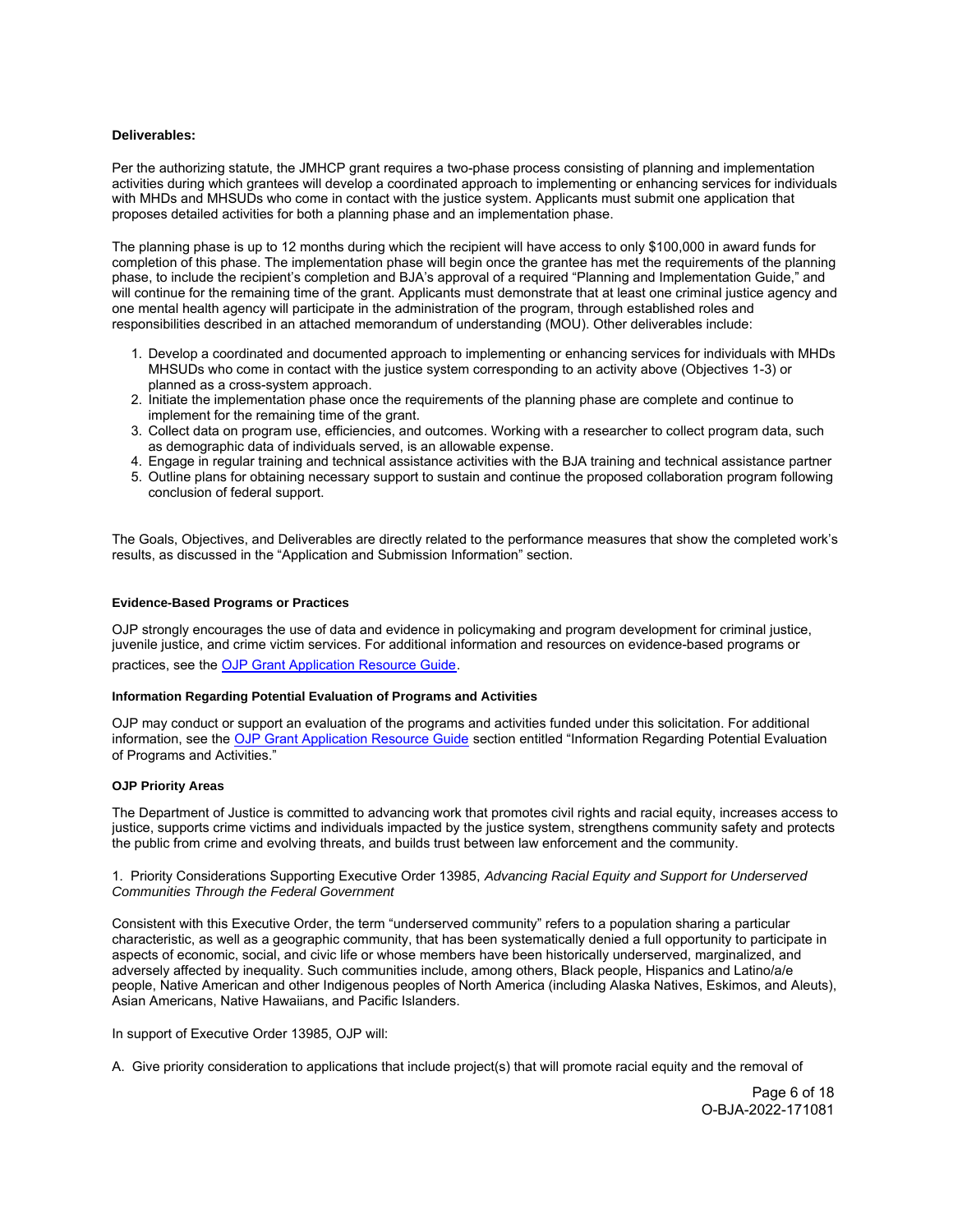<span id="page-6-0"></span>barriers to access and opportunity for communities that have been historically underserved, marginalized, and adversely affected by inequality, when making award decisions.

To receive this consideration, the applicant must describe how the proposed project(s) will address potential inequities and barriers to equal opportunity, and/or contribute to greater access to services for underserved and historically marginalized populations.

# **Program-specific Priority Areas**

In addition to executing any OJP priority areas listed above that may be applicable, priority consideration will be given to applications that:

- 1. Promote effective strategies by law enforcement to identify and reduce the risk of harm to individuals with mental illness and to public safety.
- 2. Promote effective strategies for identification and treatment of female offenders with mental illness.
- 3. Promote effective strategies to expand the use of mental health courts and related services.
- 4. Propose interventions that have been shown by empirical evidence to reduce recidivism.
- 5. When appropriate, use validated assessment tools to identify and prioritize individuals with a moderate or high risk of recidivism and a need for treatment services.
- 6. Demonstrate and ensure that funds are used for public health and public safety; demonstrate active participation of co-applicants in administering the project; document, in whole or in part, that funds used for treatment of incarcerated populations will provide transition and reentry services for such individuals.

To receive priority consideration under any of these areas, applicants must identify, in the proposal abstract, each area for which priority consideration is being sought, and describe, in the proposal narrative, how the applicant will address each priority.

Note: Addressing these priority areas is one of many factors that OJP considers in making funding decisions. Receiving priority consideration for one or more priority areas is not a guarantee of an award.

# **Federal Award Information**

#### **Solicitation Categories**

This solicitation does not include Solicitation Categories.

# **Awards, Amounts and Durations**

| <b>Anticipated Number of Awards</b>          | <b>Anticipated Maximum Dollar Amount of Awards</b> |
|----------------------------------------------|----------------------------------------------------|
| 27                                           | \$550,000.00                                       |
| <b>Period of Performance Start Date</b>      | <b>Period of Performance Duration (Months)</b>     |
| 10/1/22 12:00 AM                             | 36                                                 |
| Anticipated Total Amount to be Awarded Under |                                                    |

**Solicitation**  [\\$15,000,000.00](https://15,000,000.00)

**Additional Information**  Period of performance is up to 36 months

# **Continuation Funding Intent**

The Bureau of Justice Assistance may, in certain cases, provide additional funding in future years to awards made under this solicitation, through continuation awards. OJP will consider, among other factors, OJP's strategic priorities, a recipient's overall management of the award, and the award funded work's progress, when making continuation award decisions.

## **Availability of Funds**

Page 7 of 18 O-BJA-2022-171081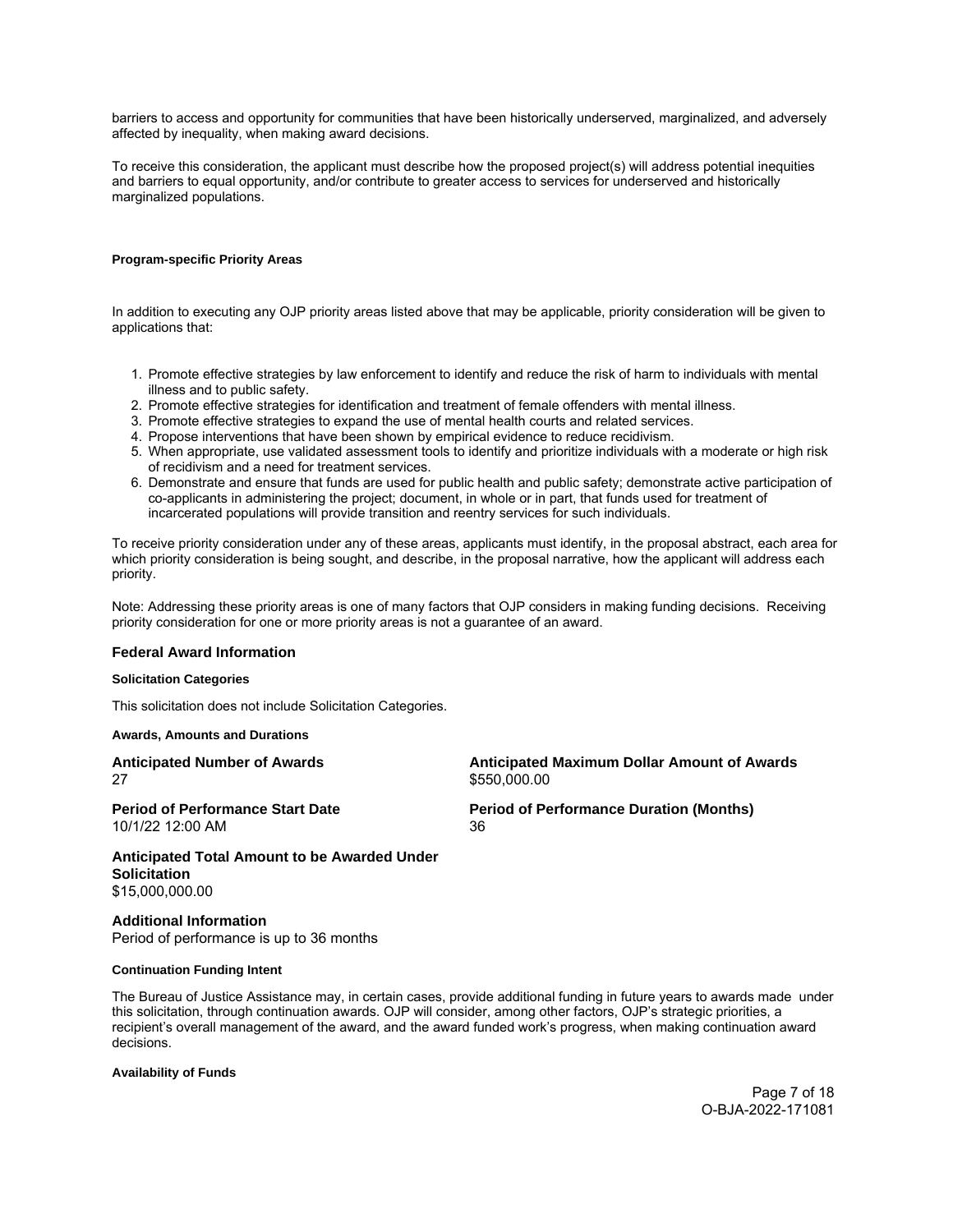<span id="page-7-0"></span>This solicitation, and awards (if any are made) under this solicitation, are subject to the availability of appropriate funds and to any modifications or additional requirements that may be imposed by the agency or by law. In addition, nothing in this solicitation is intended to, and does not, create any right or benefit, substantive or procedural, enforceable at law or in equity by any party against the United States, its departments, agencies, or entities, its officers, employees, or agents, or any other person.

#### **Types of Awards**

BJA expects to make awards under this solicitation as grants. See the "Administrative, National Policy, and Other Legal Requirements" section of the [OJP Grant Application Resource Guide](https://www.ojp.gov/funding/apply/ojp-grant-application-resource-guide#administrative) for a brief discussion of important statutes, regulations, and award conditions that apply to many (or in some cases, all) OJP grants.

# **Financial Management and System of Internal Controls**

Award recipients and subrecipients (including recipients or subrecipients that are pass-through entities) must, as described in the Part 200 Uniform Requirements as set out at 2 C.F.R. 200.303, comply with standards for financial a program management. See the [OJP Grant Application Resource Guide](https://www.ojp.gov/funding/apply/ojp-grant-application-resource-guide#fm-internal-controls) for additional information.

#### **Budget Information**

 Applicants should structure their budgets to allocate \$100,000 to complete the planning phase within 12 months of receiving final OJP approval of the project budget. The applicant will need to clearly identify which budget line items are planning costs.

 While applicants will be required to submit a budget for the entire 36-month project at the time of application submission, applicants may have the opportunity to revise their budget based on any outcomes from the planning phase.

 Program budget approval and coordination with BJA and a technical assistance coordinator are required to complete Phase I and begin implementation.

In addition to unallowable costs identified in the DOJ Grants Financial Guide, award funds may not be used for the following:

- Prizes, rewards, entertainment, trinkets, or any other monetary incentives
- Client stipends
- Gift cards
- Vehicle purchases
- Food and beverages

The use of BJA grant funds for unmanned aircraft systems (UAS), including unmanned aircraft vehicles (UAV), and all accompanying accessories to support UAS or UAV, is unallowable.

# **Cost Sharing or Matching Requirement**

This solicitation requires a 20 percent **cash and/or in-kind match** in years 1 and 2, and a 40 percent **cash and/or inkind match** in year 3. Federal funds awarded under this solicitation may not cover more than 80 percent of the total costs of the funded project for project years 1 and 2, and not more than 60 percent of the total costs of the funded project for project year 3. An applicant must identify the source of the 20 percent nonfederal portion of the total project costs for project years 1 and 2 and how it will use match funds. In addition, applicants proposing a third project year must identify the source of the 40 percent nonfederal portion of year 3 project costs and how it will use match funds. If a successful applicant's proposed match exceeds the required match amount and the Office of Justice Programs (OJP) approves the budget, the total match amount incorporated into the approved budget becomes mandatory and subject to audit. ("Match" funds may be used only for purposes that would be allowable for the federal funds.) Recipients may satisfy this match requirement with cash or in-kind match. The formula for calculating match is:

Federal Award Amount = Adjusted (Total) Project Costs Federal Share Percentage

Required Recipient's Share Percentage x Adjusted Project Cost = Required Match

**Example:** 80%/20% match requirement: for a federal award amount of \$500,000, calculate match as follows:

Page 8 of 18 O-BJA-2022-171081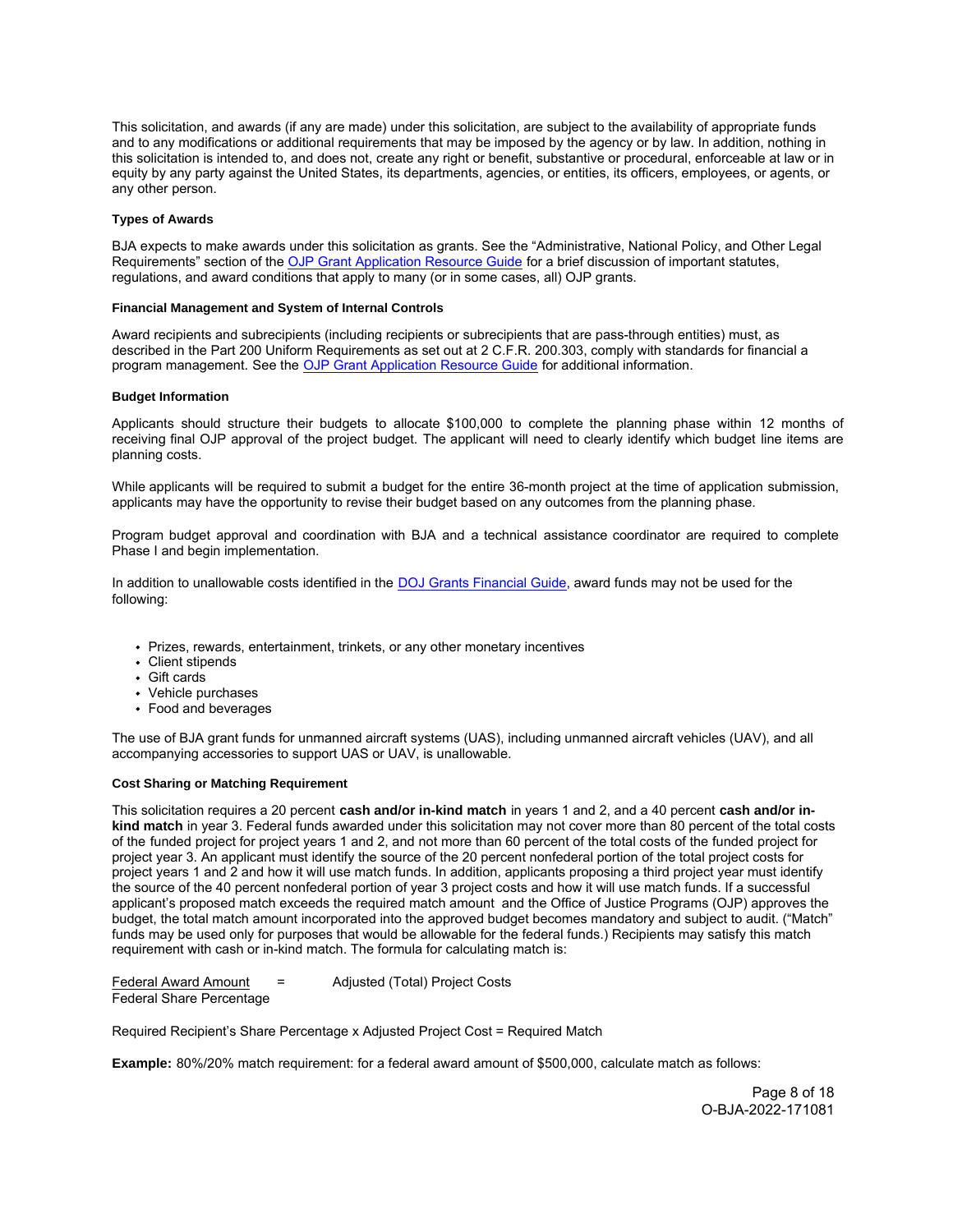<span id="page-8-0"></span> $$500,000 = $625,555$  20% x \$625,555 = \$125,111 match 80%

**Example:** 60%/40% match requirement: for a federal award amount of \$500,000, calculate match as follows:

 $$500,000 = $833,333$  40% x \$833,333 = \$333,333 match 60%

See the OJP Grant Application Resource Guide for additional information on this match requirement. For step-by-step instructions for entering match amounts in the budget, see the [Budget Summary Match Guide.](https://justicegrants.usdoj.gov/sites/g/files/xyckuh296/files/media/document/budget-summary-match-guide.pdf)

# **Pre-agreement Costs (also known as Pre-award Costs)**

See the [OJP Grant Application Resource Guide](https://www.ojp.gov/funding/apply/ojp-grant-application-resource-guide#pre-agreement-costs) for information on Pre-agreement Costs (also known as Pre-award Costs).

#### **Limitation on Use of Award Funds for Employee Compensation: Waiver**

See the [OJP Grant Application Resource Guide](https://www.ojp.gov/funding/apply/ojp-grant-application-resource-guide#limitation-use-award) for information on the Limitation on Use of Award Funds for Employee Compensation; Waiver.

#### **Prior Approval, Planning, and Reporting of Conference/Meeting/Training Costs**

See the [OJP Grant Application Resource Guide](https://www.ojp.gov/funding/apply/ojp-grant-application-resource-guide#prior-approval) for information on Prior Approval, Planning, and Reporting of Conference/Meeting/Training Costs.

#### **Costs Associated with Language Assistance (if applicable)**

See the [OJP Grant Application Resource Guide](https://www.ojp.gov/funding/apply/ojp-grant-application-resource-guide#costs-associated) for information on Costs Associated with Language Assistance.

# **Eligibility Information**

For eligibility information, see the solicitation cover page.

For information on cost sharing or match requirements, see the "Federal Award Information" section.

# **Application and Submission Information**

The following application elements **must** be included in the application to meet the basic minimum requirements to advance to peer review and receive consideration for funding:

- Proposal Abstract
- Proposal Narrative
- Budget Worksheet and Budget Narrative (web-based form)
- MOU between a criminal justice agency and a mental health agency to demonstrate partnership
- Those entities applying as "other" mental health agencies must attach documentation to support their designation as a state or local government provider.

See the "Application Elements and Formatting Instructions" section of the OJP Grant [Application](https://www.ojp.gov/funding/apply/ojp-grant-application-resource-guide#application-elements) Resource Guide for information on what happens to an application that does not contain all the specified elements or is nonresponsive the scope of the solicitation.

#### **Information to Complete the Application for Federal Assistance (SF-424)**

The SF-424 must be submitted in [Grants.gov.](https://Grants.gov) It is a required standard form used as a cover sheet for submission of pre-applications, applications, and related information. See the [OJP Grant Application Resource Guide](https://www.ojp.gov/funding/apply/ojp-grant-application-resource-guide#complete-application) for additional information on completing the SF-424.

In Section 8F of the SF-424, please include the name and contact information of the individual **who will complete the** 

Page 9 of 18 O-BJA-2022-171081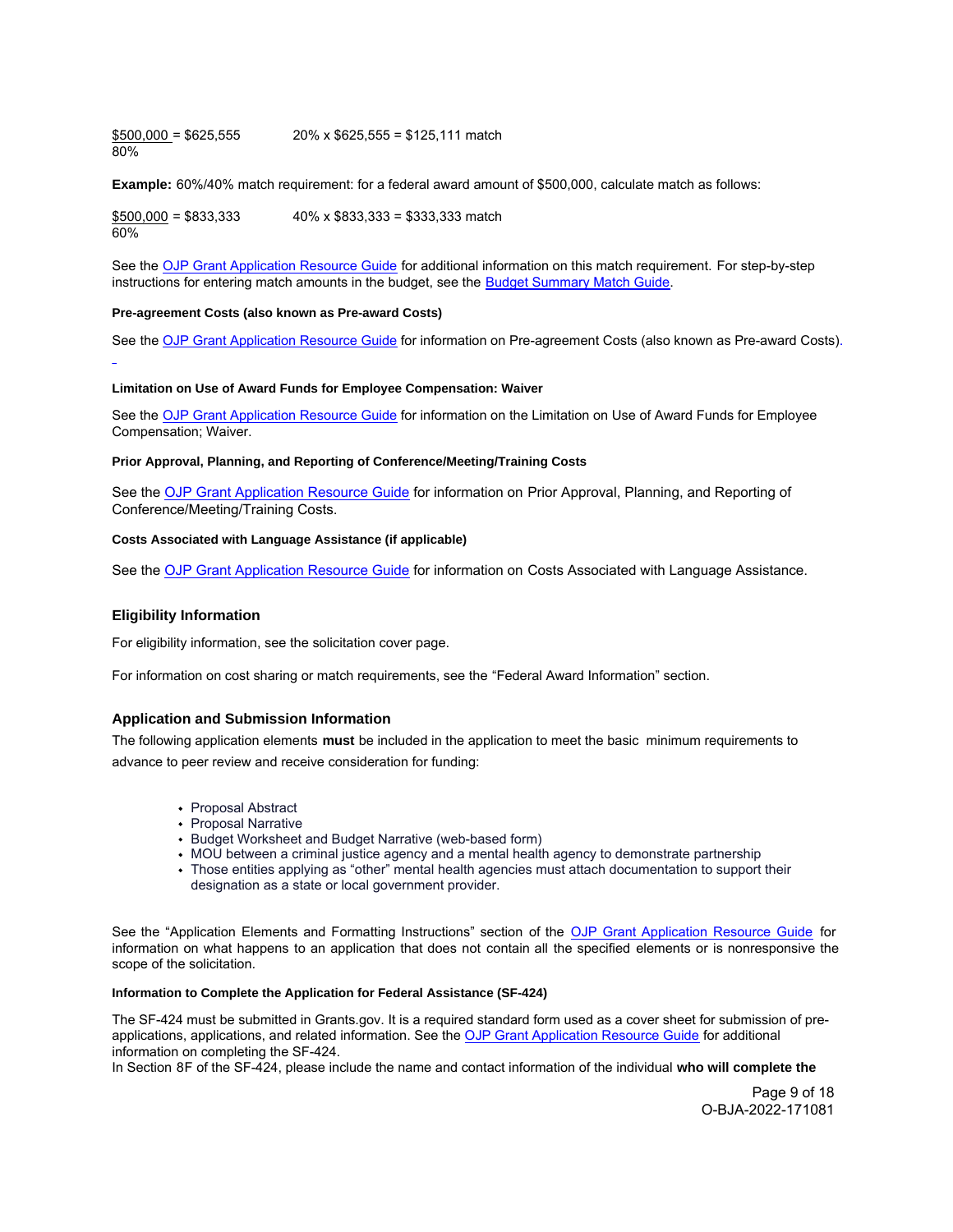<span id="page-9-0"></span>**application in JustGrants**. JustGrants will use this information (email address) to assign the application this user in JustGrants.

# **Intergovernmental Review:**

This solicitation ("funding opportunity") **is not** subject to [Executive Order \(E.O.\) 12372.](https://www.archives.gov/federal-register/codification/executive-order/12372.html) In completing the SF-424, an applicant is to answer question 19 by selecting the response that the "Program is not covered by E.O. 12372."

#### **Standard Applicant Information (JustGrants 424 and General Agency Information)**

The Standard Applicant Information section of the JustGrants application is pre-populated with the SF-424 data submitted in [Grants.gov](https://Grants.gov). The applicant will need to review the Standard Applicant Information in JustGrants and make edits as needed. Within this section, the applicant will need to: add zip codes for areas affected by the project; confirm its Authorized Representative; and verify and confirm the organization's unique entity identifier, legal name, and address.

#### **Proposal Abstract**

A proposal abstract (no more than 400 words) summarizing the proposed project including the purpose of the project, primary activities, expected outcomes, the service area, intended beneficiaries and subrecipients (if known), will be completed in the JustGrants web-based form. This abstract should be written in the third person and will be made publicly available on the OJP website if the project is awarded. Proposal abstracts should be:

- Written for a general public audience.
- Submitted as a separate attachment with "Proposal Abstract" as part of its file name.
- Single-spaced, using a standard 12-point Times New Roman font with 1-inch margins.

As a separate attachment, the proposal abstract will not count against the page limit for the proposal narrative. In addition, the abstract must:

- 1. In one sentence, identify if a program-specific priority area will be addressed in the application (as addressed in the prior Program-specific Priority Areas section).
- 2. Include the names of the lead applicant and the partner applicant (justice and mental health agencies); if applicable, the target population and the proposed number of individuals the applicant plans to serve; the jurisdiction's population demographic characteristics; a brief description of how the applicant plans to address the problem; and the amount of federal funding requested.
- 3. Indicate whether the applicant is a previous recipient of JMHCP grant funds and include the award number.
- 4. Include a list of proposed subcontractors, if applicable.

#### **Proposal Narrative**

The proposal narrative should be submitted as an attachment in JustGrants. The attached document should be double spaced, using a standard 12-point font; have no less than 1-inch margins; and should not exceed 15 pages. Pages should be numbered and submitted as an attachment. If the proposal narrative fails to comply with the length restrictions, BJA may consider such noncompliance in peer review and in final award decision. The following sections must be included as part of the proposal narrative:

#### **a. Description of the Issue**

- 1. Identify or introduce the issue to be addressed by the grant and why this project/these proposed activities are necessary (significance/value).
- 2. Describe and demonstrate understanding of the nature and scope of the problem to be addressed, using data and research as support.
- 3. Describe successful efforts to date to address the needs identified.
- 4. Describe the need for assistance and resources to address the problem.
- 5. Briefly introduce how the applicant proposes to address the problem.

# **b. Project Design and**

- 1. Describe in detail the proposed deliverables during the planning and implementation phases. Address in detail how the applicant proposes to undertake and accomplish the objectives and deliverables.
- 2. Describe the strategy to address the needs identified in the Description of the Issue.
- 3. Include a timeline/project plan that identifies the major tasks and deliverables of the proposed project and who is responsible for each activity.

Page 10 of 18 O-BJA-2022-171081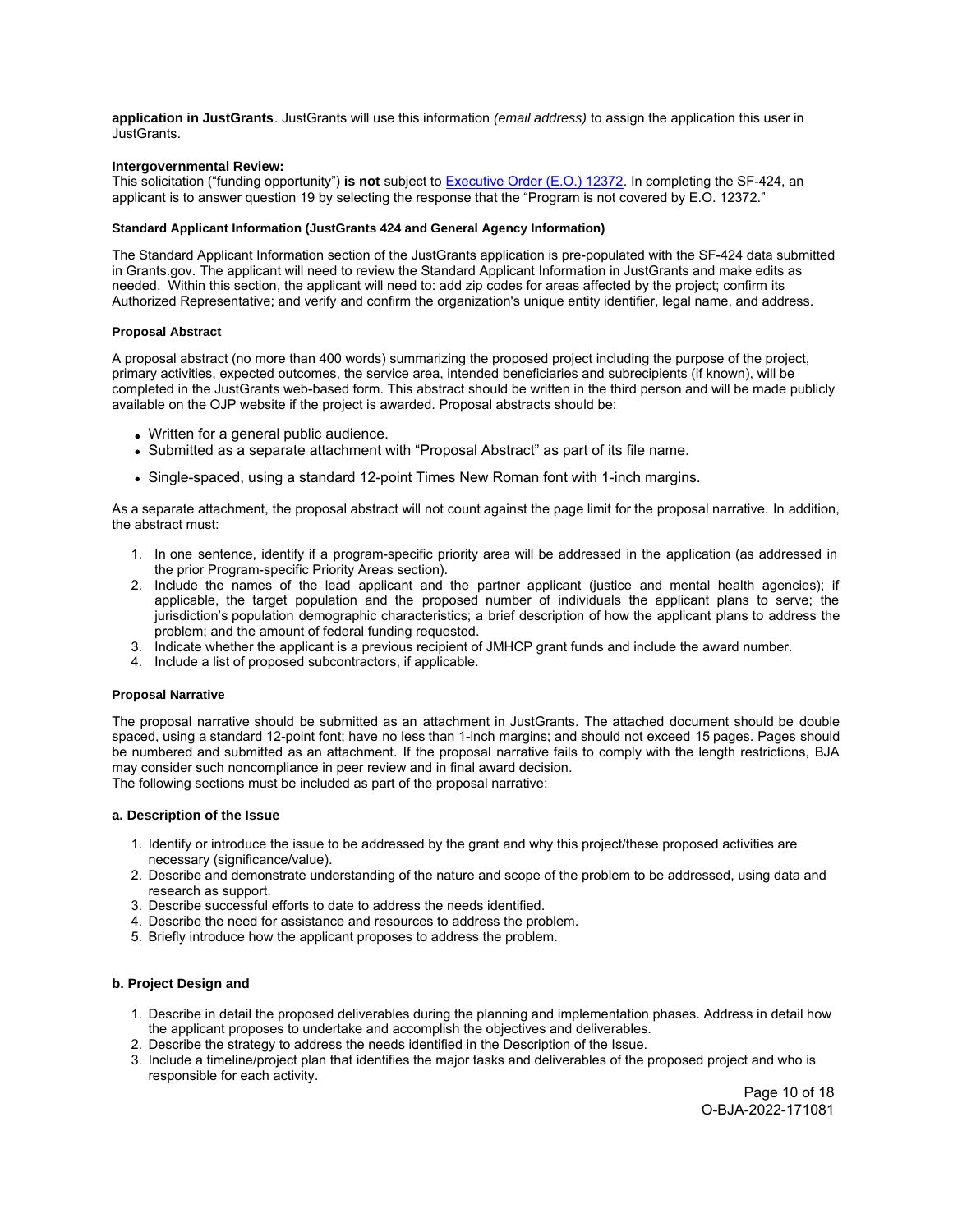- <span id="page-10-0"></span>4. Address whether any of the program-specific priority areas have been met.
- 5. Explain the applicant's inability to fund the collaboration program adequately without federal assistance.
- 6. Specify how the federal support will be used to supplement, and not supplant, state, local, American Indian tribe, or tribal organization sources of funding that would otherwise be available, including billing third-party resource for services already covered under programs such as Medicaid, Medicare, and the State Children's Insurance Program.

If the applicant is seeking priority consideration for Priority 1(A), it should address in this section how the proposed project (s) will promote racial equity and/or the removal of barriers to access and opportunity, and/or contribute to greater access to services, for communities that have been historically underserved, marginalized, and adversely affected by inequality.

# **c. Capabilities and Competencies**

- 1. Describe the capabilities and competencies of the applicant to manage the award.
- 2. Provide a detailed description of the capacity of the partners and the key personnel to deliver the required services and perform the key tasks described under Project Design and Implementation.
- 3. Include a letter of support from the joint applicants' agency executives demonstrating agency commitment to the project. Demonstration of the partners' commitment will contribute to scoring under this criterion.
- 4. Describe how the proposed management structure and staffing of the project will facilitate the delivery of the required services. The management and organizational structure described should match the staffing needs necessary to accomplish the tasks outlined in the timeline/project plan. Information regarding the personnel assigned to these tasks and whether their résumés and role descriptions are included will contribute to the assignment of points relative to this criterion.

# **d. Plan for Collecting the Data Required for this Solicitation's Performance Measures**

Describe the process for measuring project performance. Identify who will collect the data, who is responsible for performance measurements, and how the information will be used to guide and evaluate the impact of the project. Describe the process to accurately report data.

Note: Applicants are **not** required to submit performance data with the application. Rather, performance measure information is included as an alert that successful applicants will be required to submit performance data as part of each award's reporting requirements.

OJP will require each successful applicant to submit regular performance data that show the completed work's results. The performance data directly relate to the goals, objectives, and deliverables identified under the "Goals, Objectives, and Deliverables" section. Applicants can visit OJP's performance measurement page at [www.ojp.gov/performance fo](http://www.ojp.gov/performance)r an overview of performance measurement activities at OJP.

A list of performance measure questions for this program can be found at [https://bja.ojp.gov/sites/g/files/xyckuh186/files/media/document/JMHCP-Measures.pdf.](https://bja.ojp.gov/sites/g/files/xyckuh186/files/media/document/JMHCP-Measures.pdf) 

BJA will require award recipients to submit performance measure data and performance reports semi-annually in JustGrants. BJA will provide further guidance on the post-award submission process, if selected for award.

#### **Note on Project Evaluations**

An applicant that proposes to use award funds through this solicitation to conduct project evaluations must follow the guidance under the "Note on Project Evaluations" section in the [OJP Grant Application Resource Guide.](https://www.ojp.gov/funding/apply/ojp-grant-application-resource-guide#project-evaluations)

#### **Goals, Objectives, Deliverables, and Timeline**

The applicant will submit the program's goals, objectives, and deliverable in the JustGrants Web-based form.

#### **Budget and Associated Documentation**

Applicants should structure their budgets to allocate \$100,000 to complete the planning phase within 12 months of receiving final OJP approval of the project budget. The applicant will need to clearly identify which budget line items are planning costs.

While applicants will be required to submit a budget for the entire 36-month project at the time of application submission 8 O-BJA-2022-171081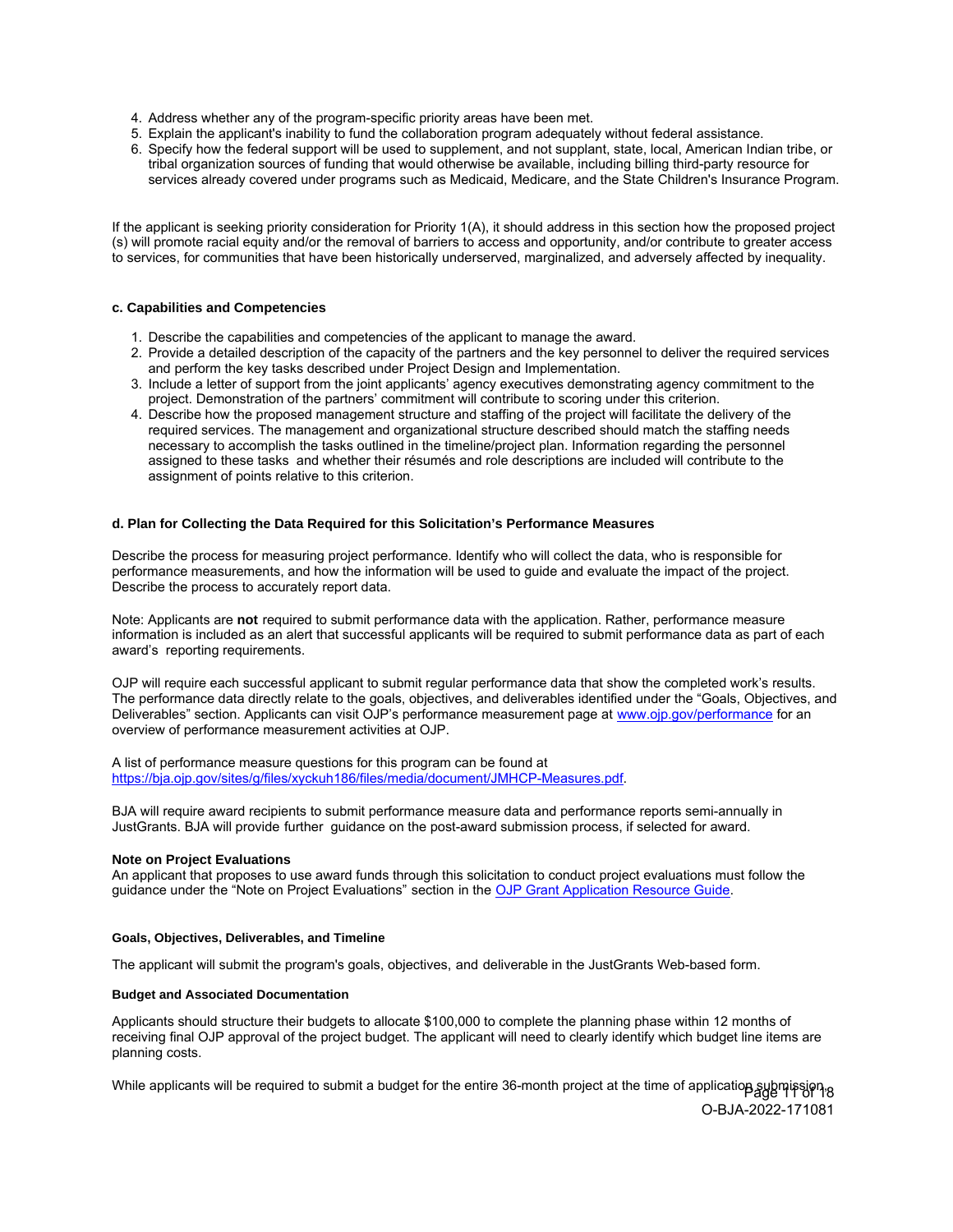<span id="page-11-0"></span>applicants may have the opportunity to revise their budget based on any outcomes from the planning phase.

#### **Budget Worksheet and Budget Narrative (Web-based Form)**

The applicant will complete the JustGrants web-based budget form. See the [OJP Grant Application Resource Guide](https://www.ojp.gov/funding/apply/ojp-grant-application-resource-guide#budget-prep) for additional information.

#### **Indirect Cost Rate Agreement (if applicable)**

The applicant will submit its indirect cost rate agreement by uploading it as an attachment in JustGrants. See the OJP [Grant Application Resource Guide](https://www.ojp.gov/funding/apply/ojp-grant-application-resource-guide#indirect-cost) for additional information.

#### **Financial Management Questionnaire (including applicant disclosure of high-risk status)**

The applicant will download the questionnaire, complete it, and submit it by uploading it as an attachment in JustGrants. See [OJP Grant Application Resource Guide](https://www.ojp.gov/funding/apply/ojp-grant-application-resource-guide#fm-internal-controls-questionnaire) for additional information and the link to the questionnaire.

#### **Disclosure of Process Related to Executive Compensation**

If applicable, the applicant will submit a description of the process used to determine executive compensation by uploading the document as an attachment in JustGrants. See the "Application Attachments" section of the [OJP Grant](https://www.ojp.gov/funding/apply/ojp-grant-application-resource-guide#disclosure-process-executive)  [Application Resource Guide](https://www.ojp.gov/funding/apply/ojp-grant-application-resource-guide#disclosure-process-executive) for information.

## **Memoranda of Understanding (MOUs) and Other Supportive Documents**

MOUs must include the following minimum information (If awarded, programs will have limited access to funding until the MOU is finalized and signed):

- 1. The roles and responsibilities for staff from both agencies involved in the program.
- 2. Proposed terms of access for preliminarily qualified offenders to grant-funded program services.
- 3. Proposed terms of access to program planning, stakeholder meetings, and cross training with program staff. (If applicants are unable to conduct in-reach into correctional facilities, the application should explain the reason(s) why such access is not practicable.)
- 4. Proposed terms of collaborative decision making among the heads of criminal justice agencies, mental health systems, judicial systems substance use systems, housing and social service systems, and other relevant systems or agencies for determining treatment and intensive supervision services should be allocated in order to maximize benefits, and developing and utilizing capacity accordingly.
- 5. Information on prerelease programming (reentry) and interventions provided by the correctional agency to each participant, if applicable.

#### **Additional Application Components**

Applicants will attach the additional requested documentation in JustGrants.

## **Tribal Authorizing Resolution**

An application in response to this solicitation may require inclusion of tribal authorizing documentation as an attachment. If applicable, the applicant will submit the tribal authorizing documentation by uploading it as an attachment in JustGrants. See the [OJP Grant Application Resource Guide](https://www.ojp.gov/funding/apply/ojp-grant-application-resource-guide) for information on tribal authorizing resolutions.

#### **Timeline Form**

Include a timeline/project plan that identifies the major tasks and deliverables of the proposed project and who is responsible for each activity. Refer to "Program Design and Implementation" in the Proposal Narrative section.

#### **Research and Evaluation Independence and Integrity Statement**

If an application proposes research (including research and development) and/or evaluation, the applicant must demonstrate research/evaluation independence and integrity, including appropriate safeguards, before it may receive award funds. The applicant will submit documentation of its research and evaluation independence and integrity by uploading it as an attachment in JustGrants. For additional information, see the [OJP Grant Application Resource Guide](https://www.ojp.gov/funding/apply/ojp-grant-application-resource-guide).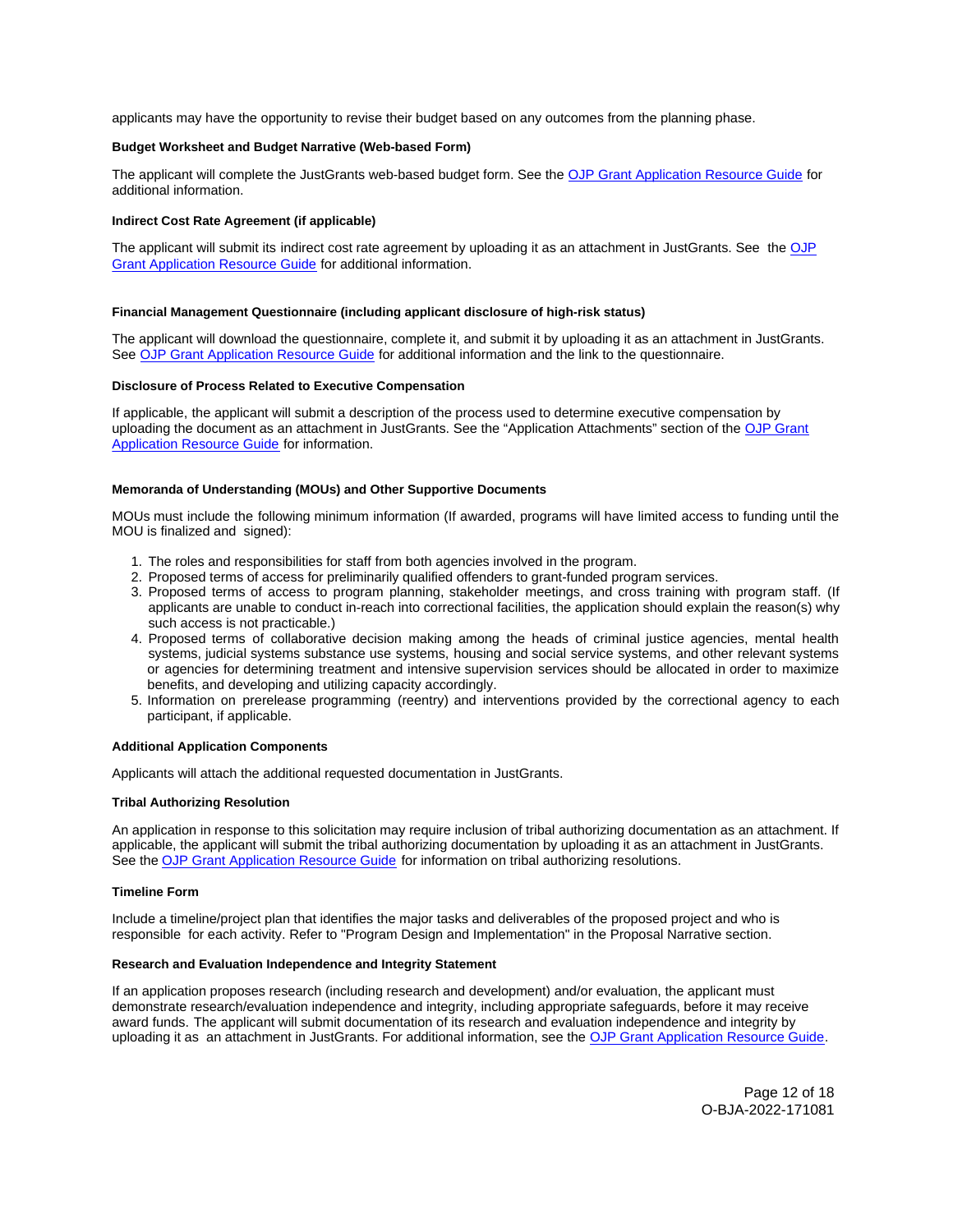#### <span id="page-12-0"></span>**Disclosures and Assurances**

Applicants will complete the following disclosures and assurances.

#### **Disclosure of Lobbying Activities**

Complete and submit the SF-LLL in [Grants.gov.](https://Grants.gov) See the [OJP Grant Application Resource Guide](https://www.ojp.gov/funding/apply/ojp-grant-application-resource-guide) for additional information.

#### **DOJ Certified Standard Assurances**

Review and accept the DOJ Certified Standard Assurances in JustGrants. See the [OJP Grant Application Resource](https://www.ojp.gov/funding/apply/ojp-grant-application-resource-guide) Guide for additional information.

#### **Applicant Disclosure of Duplication in Cost Items**

[Complete the JustGrants web-based Applicant Disclosure of Duplication in Cost Items form. See the OJP Grant](https://www.ojp.gov/funding/apply/ojp-grant-application-resource-guide) Application Resource Guide for additional information.

# **DOJ Certifications Regarding Lobbying; Debarment, Suspension and Other Responsibility Matters; and Drug-Free Workplace Requirements**

Review and accept the DOJ Certifications Regarding Lobbying; Debarment, Suspension, and Other Responsibility Matters; Drug-Free Workplace Requirements Law Enforcement and Community Policing in JustGrants. See the [OJP Grant Application Resource Guide](https://www.ojp.gov/funding/apply/ojp-grant-application-resource-guide) for additional information.

# **Applicant Disclosure and Justification – DOJ High Risk Grantees (if applicable)**

If applicable, submit the DOJ High Risk Disclosure and Justification as an attachment in JustGrants. A DOJ High Risk Grantee is an award recipient that has received a DOJ High Risk designation based on a documented history of unsatisfactory performance, financial instability, management system or other internal control deficiencies, or [noncompliance with award terms and conditions on prior awards, or that is otherwise not responsible. See the OJP Grant](https://www.ojp.gov/funding/apply/ojp-grant-application-resource-guide) Application Resource Guide for additional information.

#### **How to Apply**

Step 1: The applicant must submit the **SF-424** and an **SF-LLL** in [Grants.gov](https://Grants.gov) at [https://www.grants.gov/web/grants/register.html.](https://www.grants.gov/web/grants/register.html)

Step 2: The applicant must then submit the **full application**, including attachments, in JustGrants at [JustGrants.usdoj.gov](https://justicegrants.usdoj.gov/).

For additional information, see the "How to Apply" section in the [OJP Grant Application Resource Guide](https://www.ojp.gov/funding/apply/ojp-grant-application-resource-guide#apply) and the [DOJ](https://justicegrants.usdoj.gov/sites/g/files/xyckuh296/files/media/document/appln-submission-checklist.pdf) [Application Submission Checklist.](https://justicegrants.usdoj.gov/sites/g/files/xyckuh296/files/media/document/appln-submission-checklist.pdf)

#### **Submission Dates and Time**

The **SF-424 and the SF-LLL** must be submitted in [Grants.gov](https://Grants.gov) by 8:59 pm ET on May 27, 2022.

The **full application** must be submitted in JustGrants by 8:59 pm ET on June 1, 2022.

OJP urges applicants to submit their [Grants.gov](https://Grants.gov) and JustGrants submissions prior to the due dates to allow sufficient time to correct errors and resubmit by the submission deadlines if a rejection notification is received. To be considered timely, the **full application** must be submitted in JustGrants by the JustGrants application deadline.

# **Experiencing Unforeseen Technical Issues**

An applicant that experiences unforeseen SAM.gov, [Grants.gov,](https://Grants.gov) or JustGrants technical issues beyond its control that prevent application submission by the deadline, must demonstrate all efforts in requesting technical support in order to [submit an](https://Grants.gov) application by the deadline. Technical support is available via phone and email to the applicable SAM.gov, Grants.gov, or JustGrants support centers or service desks in which an applicant received a ticket number for resolution. If

> Page 13 of 18 O-BJA-2022-171081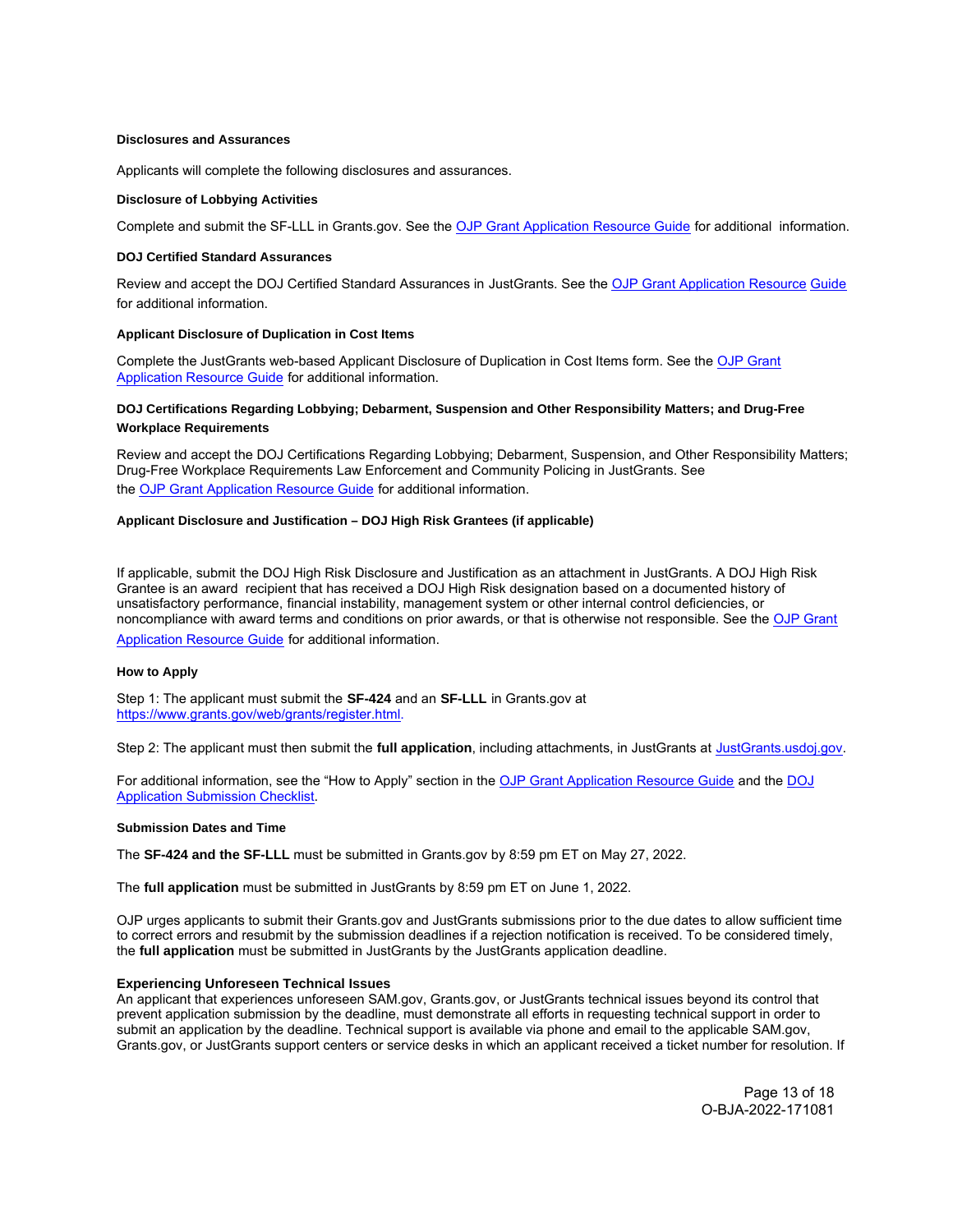<span id="page-13-0"></span>an applicant misses a deadline due to unforeseen technical difficulties, the applicant may request a waiver to submit an application after the deadline. Note: If an applicant does not submit all the required [Grants.gov](https://Grants.gov) forms by the [Grants.gov](https://Grants.gov)  deadline, the applicant will not be able to proceed to the JustGrants portion of the application process.

An applicant experiencing technical difficulties with the following systems must contact the associated support desk indicated below to report the technical issue and receive a tracking number:

- [Grants.gov](https://Grants.gov)  contact the [Grants.gov Customer Support Hotline](https://www.grants.gov/web/grants/support.html)
- SAM.gov contact the [SAM Help Desk \(Federal Service Desk\)](https://www.fsd.gov/gsafsd_sp)
- JustGrants contact the JustGrants Support Desk at [JustGrants.Support@usdoj.gov](mailto:JustGrants.Support@usdoj.gov) or 833–872–5175

An applicant requesting a waiver to submit a late application must document their request for technical assistance in an email to the OJP Response Center at [grants@ncjrs.gov](mailto:grants@ncjrs.gov) **within 24 hours after the application deadline** to request approval to submit its application after the deadline. If an applicant has technical issues with [Grants.gov,](https://Grants.gov) the applicant must contact the [Grants.gov](https://Grants.gov) Customer Support Hotline within 24 hours of the [Grants.gov](https://Grants.gov) deadline to request approval to submit after the deadline. However, waiver requests will not be reviewed until after the JustGrants deadline to allow time for all waivers to be submitted. Waiver requests to submit after the submission deadline must:

- Describe the technical difficulties experienced;
- Include a timeline of the applicant's submission efforts (e.g., what date and time did the error occur, what date and time was action taken to resolve the issue and resubmit; and what date and time did support representatives respond)
- Include an attachment(s) of the complete grant application and all required documentation and material; and
- Include the Unique Entity Identifier (UEI), any applicable SAM.gov tracking number(s), [Grants.gov](https://Grants.gov) Help Desk, and JustGrants Support Desk Ticket Numbers.

OJP will review each request for late submission and required supporting documentation and notify the applicant whether the request has been approved or denied. For more details on the waiver process, OJP encourages applicants to review the "Experiencing Unforeseen Technical Issues" section in the [OJP Grant Application Resource Guide](https://www.ojp.gov/funding/apply/ojp-grant-application-resource-guide#experiencing-unforeseen-technical-issues).

# **Application Review Information**

# **Review Criteria**

# **a. Merit Review Criteria**

Applications that meet the basic minimum requirements will be evaluated by peer reviewers on how the proposed project/program addresses the following criteria:

- 1. Description of the Issue (15%) evaluate the applicant's understanding of the program/issue to be addressed.
- 2. Project Design and Implementation (40%)- evaluate the adequacy of the proposal, including the goals, objectives, timelines, milestones, and deliverables.
- 3. Capabilities and Competencies (30%) evaluate the administrative and technical capacity of the applicant to successfully accomplish the goals and objectives.
- 4. Plan for Collecting the Data Required for this Solicitation's Performance Measures (5%) evaluate the applicant's understanding of the performance data reporting requirements and the plan for collecting the required data.
- 5. Budget (10%) evaluate for completeness, cost effectiveness, and allowability (e.g., reasonable, allocable, and necessary for project activities).

# **b. Other Review Criteria/Factors**

Other important considerations for the Bureau of Justice Assistance include geographic diversity, strategic priorities (specifically including, but not limited to, those mentioned above relating to priority areas), available funding, past performance, plan for sustaining the program after the grant has ended, and the extent to which the Budget Worksheet and Budget Narrative (Web-based Form) accurately explain project costs that are reasonable, necessary, and otherwise allowable under federal law and applicable federal cost principles.

# **Review Process**

Page 14 of 18 O-BJA-2022-171081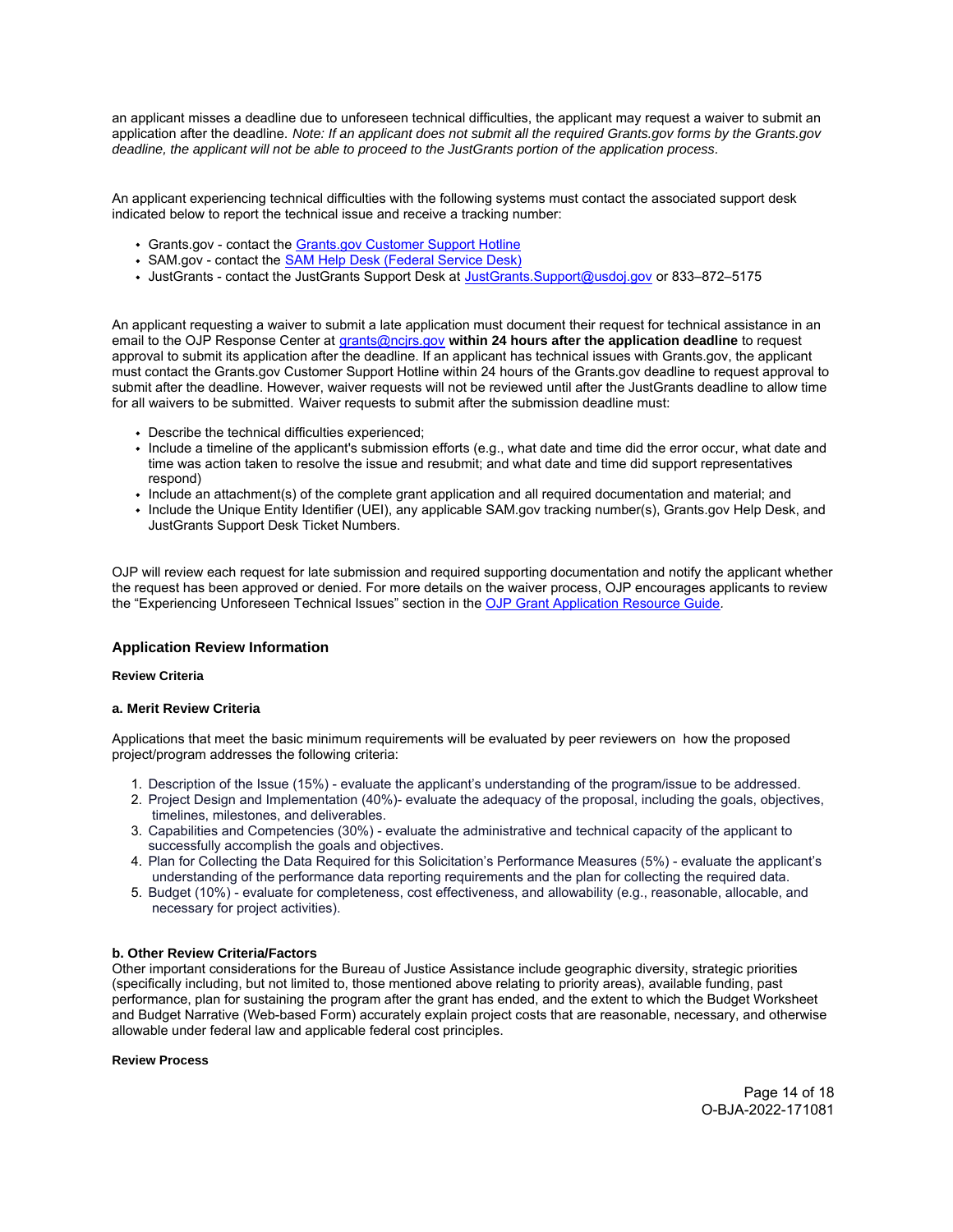<span id="page-14-0"></span>Applications submitted under this solicitation that meet the basic minimum requirements, will be evaluated for technical merit by a peer review panel(s) in accordance with OJP peer review policy and procedures using the review criteria listed above.

OJP screens applications to ensure they meet the basic minimum requirements prior to conducting the peer review. Although specific requirements may vary, the following are common requirements applicable to all OJP solicitations:

- The application must be submitted by an eligible type of applicant.
- The application must request funding within programmatic funding constraints (if applicable).
- The application must be responsive to the scope of the solicitation.
- The application must include all items necessary to meet the basic minimum requirements.

Pursuant to the Part 200 Uniform Requirements, before award decisions are made, OJP also reviews information related to the degree of risk posed by the applicant. Among other things to help assess whether an applicant with one or more prior federal awards has a satisfactory record with respect to performance, integrity, and business ethics, OJP checks whether the applicant is listed in SAM as excluded from receiving a federal award.

In addition, if OJP anticipates that an award will exceed \$250,000 in federal funds, OJP also must review and consider any information about the applicant that appears in the non-public segment of the integrity and performance system accessible through SAM (currently, the Federal Awardee Performance and Integrity Information System, FAPIIS).

**Important note on FAPIIS:** An applicant may review and comment on any information about itself that currently appears in FAPIIS and was entered by a federal awarding agency. OJP will consider such comments by the applicant, in addition to the other information in FAPIIS, in its assessment of the risk posed by the applicant.

Absent explicit statutory authorization or written delegation of authority to the contrary, all final award decisions will be made by the Assistant Attorney General, who may consider not only peer review ratings and BJA recommendations, but also other factors as indicated in this section.

# **Federal Award Administration Information**

# **Federal Award Notices**

See the [OJP Grant Application Resource Guide](https://www.ojp.gov/funding/apply/ojp-grant-application-resource-guide#federal-award-notices) for information on award notifications and instructions.

# **Administrative, National Policy, and Other Legal Requirements**

If selected for funding, in addition to implementing the funded project consistent with the OJP-approved application, the recipient must comply with all award conditions and all applicable requirements of federal statutes and regulations, including applicable requirements referred to in the assurances and certifications executed in connection with award acceptance. For additional information on these legal requirements, see the "Administrative, National Policy, and Other Legal Requirements" section in the [OJP Grant Application Resource Guide.](https://www.ojp.gov/funding/apply/ojp-grant-application-resource-guide#administrative)

# **Information Technology (IT) Security Clauses**

An application in response to this solicitation may require inclusion of information related to information technology security. See the [OJP Grant Application Resource Guide](https://www.ojp.gov/funding/apply/ojp-grant-application-resource-guide#information-technology) for information on information technology security.

### **General Information about Post-Federal Award Reporting Requirements**

In addition to the deliverables described in the Program Description section, all award recipients under this solicitation will be required to submit certain reports and data.

Required reports. Award recipients typically must submit quarterly financial reports, quarterly performance reports, final financial and performance reports, and, if applicable, an annual audit report in accordance with the Part 200 Uniform Requirements or specific award conditions. Future awards and fund drawdowns may be withheld if reports are delinquent. (In appropriate cases, OJP may require additional reports.)

See the [OJP Grant Application Resource Guide](https://www.ojp.gov/funding/apply/ojp-grant-application-resource-guide#general-information) for additional information on specific post-award reporting requirements, including performance measure data.

> Page 15 of 18 O-BJA-2022-171081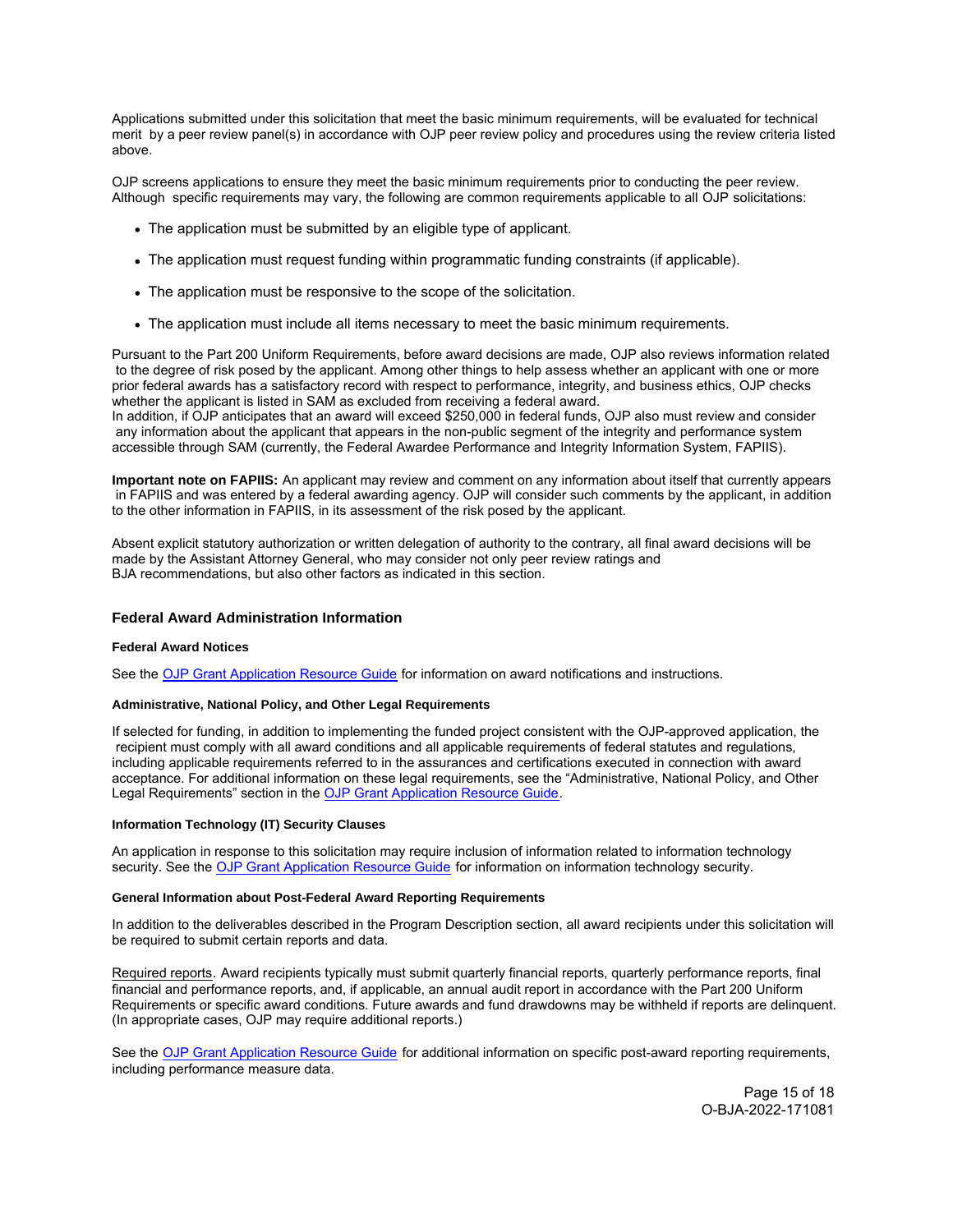# <span id="page-15-0"></span>**Federal Awarding Agency Contact(s)**

For OJP contact(s, see the solicitation cover page.

For contact information for [Grants.gov,](https://Grants.gov) see the solicitation cover page.

For contact information for JustGrants, see the solicitation cover page.

# **Other Information**

# **Freedom of Information and Privacy Act (5 U.S.C. 552 and 5 U.S.C. 552a)**

See the [OJP Grant Application Resource Guide](https://www.ojp.gov/funding/apply/ojp-grant-application-resource-guide#foia) for information on the Freedom of Information and Privacy Act (5 U.S.C. 552 and 5 U.S.C. 552a.

#### **Provide Feedback to OJP**

See the [OJP Grant Application Resource Guide](https://www.ojp.gov/funding/apply/ojp-grant-application-resource-guide#feedback) for information on how to provide feedback to OJP.

#### **Performance Measures**

Note: Applicants are **not** required to submit performance data with the application. Rather, performance measure information is included as an alert that successful applicants will be required to submit performance data as part of each award's reporting requirements.

OJP will require each successful applicant to submit regular performance data that show the completed work's results. The performance data directly relate to the goals, objectives, and deliverables identified under the "Goals, Objectives, and Deliverables" section. Applicants can visit OJP's performance measurement page at [www.ojp.gov/performance fo](http://www.ojp.gov/performance)r an overview of performance measurement activities at OJP.

A list of performance measure questions for this program can be found at [https://bja.ojp.gov/sites/g/files/xyckuh186/files/media/document/JMHCP-Measures.pdf.](https://bja.ojp.gov/sites/g/files/xyckuh186/files/media/document/JMHCP-Measures.pdf)

BJA will require award recipients to submit performance measure data and performance reports semi-annually in JustGrants. BJA will provide further guidance on the post-award submission process, if selected for award.

# **Application Checklist Justice and Mental Health Collaboration Program**

This application checklist has been created as an aid in developing an application. The [DOJ Application Submission](https://justicegrants.usdoj.gov/sites/g/files/xyckuh296/files/media/document/appln-submission-checklist.pdf) [Checklist](https://justicegrants.usdoj.gov/sites/g/files/xyckuh296/files/media/document/appln-submission-checklist.pdf) is another resource.

# **What an Applicant Must Do:**

Prior to registering in [Grants.gov:](https://Grants.gov)

Confirm your Entity's [System Award Management \(SAM\)](https://sam.gov/SAM/) Registration Information (see [OJP Grant Application](https://www.ojp.gov/funding/apply/ojp-grant-application-resource-guide#apply) [Resource Guide\)](https://www.ojp.gov/funding/apply/ojp-grant-application-resource-guide#apply)

To register in [Grants.gov](https://Grants.gov):

- Acquire an Authorized Organization Representative (AOR) and a [Grants.gov](https://Grants.gov) username and password (see [OJP](https://www.ojp.gov/funding/apply/ojp-grant-application-resource-guide#apply) [Grant Application Resource Guide\)](https://www.ojp.gov/funding/apply/ojp-grant-application-resource-guide#apply)
- Acquire AOR confirmation from the E-Business Point of Contact (E-Biz POC) (see [OJP Grant Application Resource](https://www.ojp.gov/funding/apply/ojp-grant-application-resource-guide#apply) [Guide\)](https://www.ojp.gov/funding/apply/ojp-grant-application-resource-guide#apply)

Page 16 of 18 O-BJA-2022-171081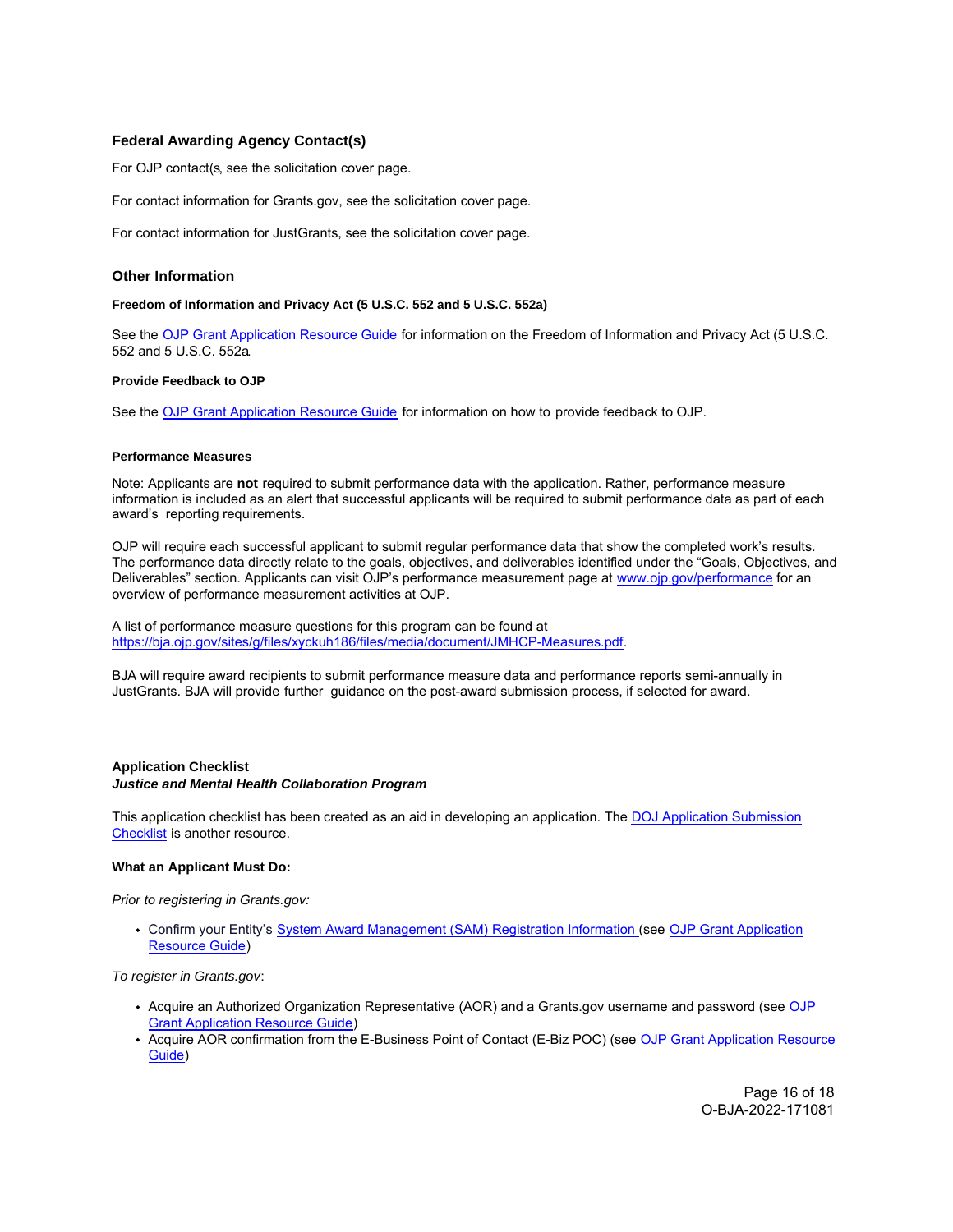# To find the funding opportunity:

- Search for the funding opportunity in [Grants.gov](https://Grants.gov) using the opportunity number, Assistance Listing or keyword(s)
- Access the funding opportunity and application package (see Step 7 in the [OJP Grant Application Resource Guide](https://www.ojp.gov/funding/apply/ojp-grant-application-resource-guide#apply))
- Sign up for Grants.gov email [notifications](https://www.grants.gov/web/grants/manage-subscriptions.html) (optional) (see [OJP Grant Application Resource Guide](https://www.ojp.gov/funding/apply/ojp-grant-application-resource-guide#apply))
- Read [Important Notice: Applying for Grants in Grants.gov](https://ojp.gov/funding/Apply/Grants-govInfo.htm)
- Read OJP policy and guidance on conference approval, planning, and reporting available at [ojp.gov/financialguide/DOJ/PostawardRequirements/chapter3.10a.htm](https://ojp.gov/financialguide/DOJ/PostawardRequirements/chapter3.10a.htm) (see [OJP Grant Application Resource Guide\)](https://www.ojp.gov/funding/apply/ojp-grant-application-resource-guide#prior-approval)

## **Overview of Post-Award Legal Requirements:**

Review the "[Overview of Legal Requirements Generally Applicable to OJP Grants and Cooperative Agreements -](https://www.ojp.gov/funding/explore/legal-overview-awards) [FY 2022 Awards"](https://www.ojp.gov/funding/explore/legal-overview-awards) in the [OJP Funding Resource Center.](https://www.ojp.gov/funding/explore/legal-overview-awards)

# **Review Scope Requirement:**

The federal amount requested is within the allowable limit(s) of \$550,000.

#### **Review Eligibility Requirement:**

- State governments
- City or township governments
- County governments
- Native American tribal governments (Federally recognized)
- Special district governments
- Public and state-controlled institutions of higher education
- Other Agencies with a different legal status (e.g., nonprofit or for-profit mental health agencies) are eligible to apply only if they also have been designated as a state agency or unit of local government to provide services. Documentation to support this designation must be attached to the application.

# **Prepare to submit the Application for Federal Assistance standard form (SF)-424 and Disclosure of Lobbying Activities form (SF-LLL)**

- Review Information to complete the Application for Federal Assistance (SF-424) in [Grants.gov](https://Grants.gov)
- Complete Standard Applicant Information (SF-424 information from [Grants.gov](https://Grants.gov))
- Submit the **SF-424** and **SF-LLL** in [Grants.gov](https://Grants.gov)

After the SF-424 and SF-LLL submission in [Grants.gov](https://Grants.gov), receive [Grants.gov](https://Grants.gov) email notifications that:

- Submission has been received in [Grants.gov](https://Grants.gov)
- Submission has either been successfully validated or rejected with errors (see [OJP Grant Application Resource](https://www.ojp.gov/funding/apply/ojp-grant-application-resource-guide#apply) [Guide\)](https://www.ojp.gov/funding/apply/ojp-grant-application-resource-guide#apply)

If no [Grants.gov](https://Grants.gov) receipt and validation, or error notifications are received:

Contact the [Grants.gov](https://Grants.gov) Customer Support Hotline at 800-518-4726, 606-545-5035, at [Grants.gov](https://Grants.gov) customer support webpage, or email at [support@grants.gov](mailto:support@grants.gov) regarding technical difficulties (see [OJP Grant Application Resource](https://www.ojp.gov/funding/apply/ojp-grant-application-resource-guide#apply) [Guide\)](https://www.ojp.gov/funding/apply/ojp-grant-application-resource-guide#apply)

Receive email notification to complete application in JustGrants

• Proceed to complete application in JustGrants